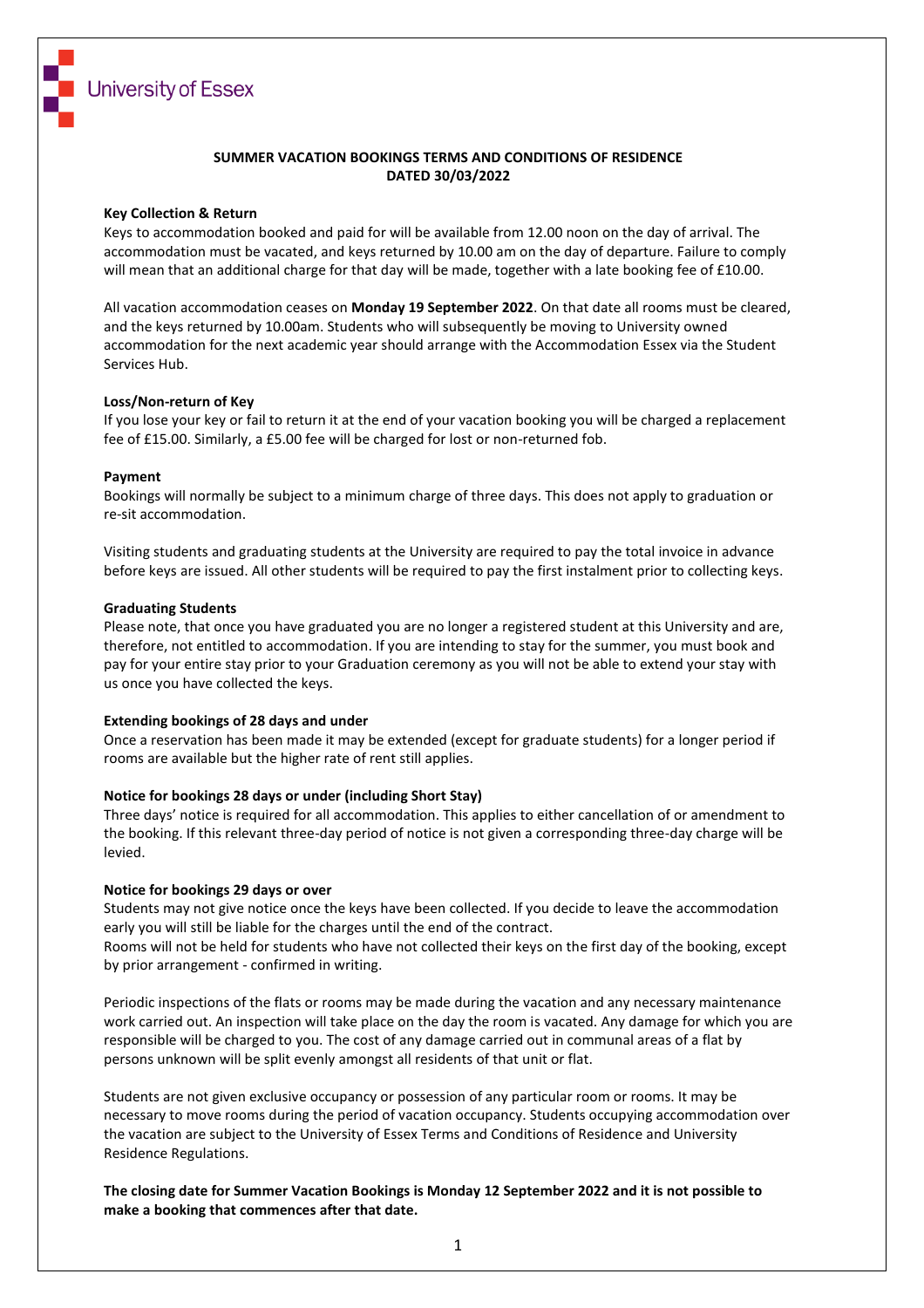

### **THE UNIVERSITY OF ESSEX**

#### **STANDARD TERMS AND CONDITIONS OF RESIDENCE DATED 14/05/2021**

#### **1. DEFINITIONS AND INTERPRETATION**

#### **1.1 Definitions**

In these terms and conditions, the words and expressions shown in bold print have the meaning given next to them:

"Accommodation" means a bed-space, study bedroom, studio or self-contained apartment in the Building, of the type specified in the Offer, which we will allocate to you. "Accommodation" includesthe accommodation which you will occupy at the start of your stay, and any other bed-space, study bedroom, studio or self-contained apartment that we may allow you to occupy from time to time.

**"Accommodation Fees"** means the amount specified in the Offer as the fees you have to pay us for occupation of the Accommodation. They are payable in advance in the instalments and on the Payment Dates specified in the Offer.

**"Applicable Terms"** means the Offer and applicable terms referred to in the Offer; these terms and conditions; and the Code of Student Conduct Regulations. The Offer and your contract with us incorporate all the Applicable Terms.

**"Building"** means the building where the Accommodation issituated and (where the context allows) any of the University's buildings.

**"Contents"** means fixtures, fittings, furniture equipment, Keys, passes and other items belonging to the University. The Welcome book will provide information on the typical contents found in each room based on accommodation type. A list of approximate costs of replacement of such items in case of damage can be found here [https://www1.essex.ac.uk/accommodation/support/inventories.aspx.](https://www1.essex.ac.uk/accommodation/support/inventories.aspx) The University does not provide bedding, crockery or utensils.

**"Flat"** means a flat in the Building shared by several occupiers.

**"Insured Risks"** means the risk of fire and such other risks as the University may decide to insure against. A summary of the University's insurance policy is available from the University on request.

**"Intruder"** A person entering the accommodation building without invitation OR a person entering the accommodation who is expressly prohibited from doing so.

**"Keys"**means keys, access cards, fobs and any other devices provided by the University for gaining access to the Accommodation.

**"Conduct Regulations"** means those regulations incorporated in the University's Code of Student Conduct (which can be viewed on the University's website) and incorporated in the University's statutes and bylaws for the time being in force.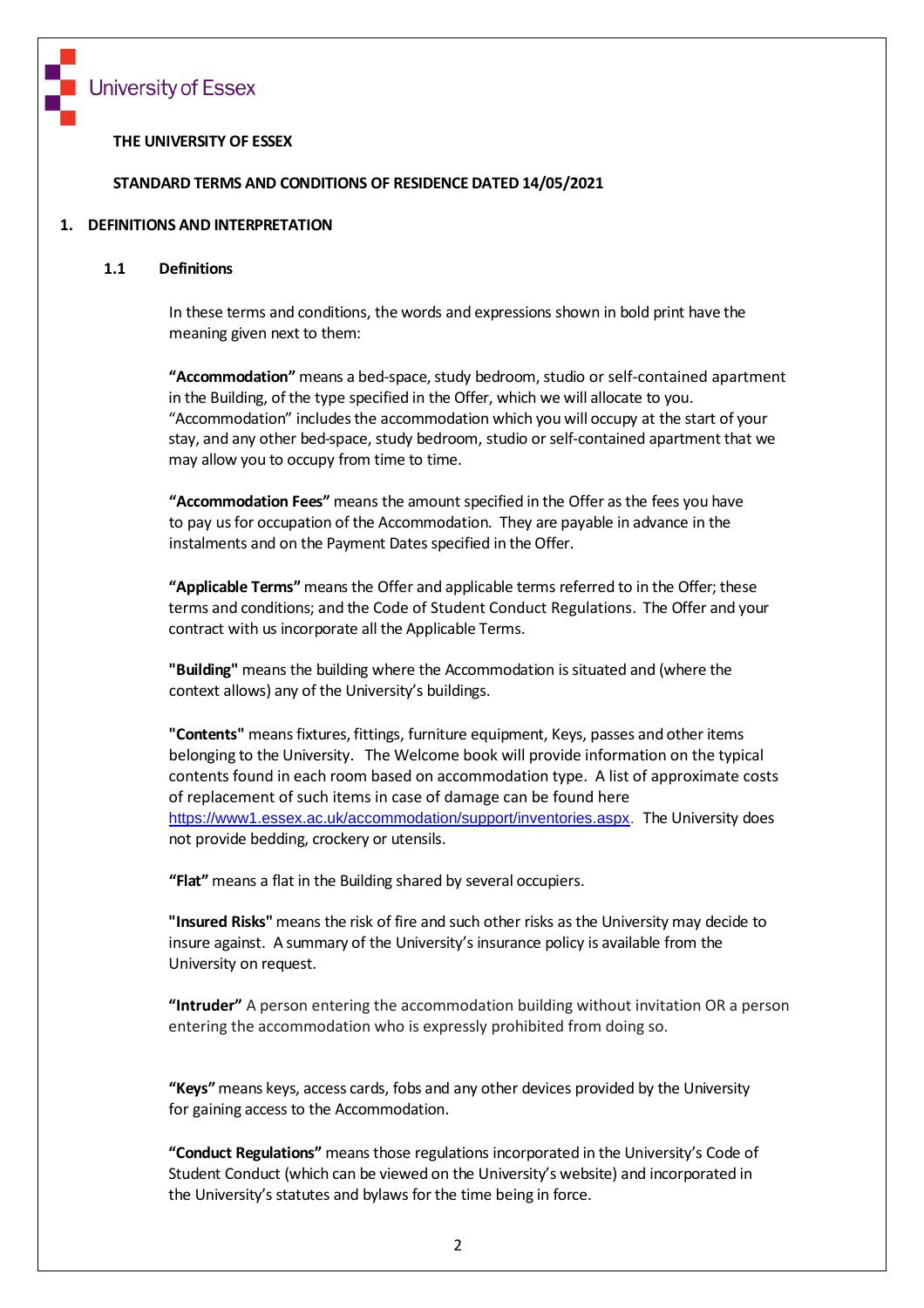**"Offer"** means the offer of Accommodation made by the University and accepted by you.

**"Payment Dates"** means the datesfor paying the instalments of Accommodation Fees, set out in the Offer **"Period of Stay"** means the period(s) specified in the Offer, during which you will be entitled to occupy the Accommodation.

**"Student"** means the student named in the Offer.

**"Shared Areas"** means those parts of the Building or a Flat that are designated for the shared use of the occupiers (for example kitchens, common rooms, laundry rooms, bin stores, corridors, staircases, landings and outdoor areas).

"**University**" means the University of Essex and its authorised agents. The University's address for all purposes in connection with your accommodation contract (including the service of legal proceedings on the University) is University of Essex, Wivenhoe Park, Colchester, CO4 3SQ. Where the context allows, "University" includes all buildings belonging to the University and not just the building we refer to in the Offer.

**"We", "us", "our"** refer to the University.

**"Written"** and **"writing"** include communications by e-mail to the intended recipient's lastknown e-mail address.

**"You", "your", "yours"** refer to the Student.

#### **1.2 Interpretation**

- 1.2.1 In these terms and conditions, unlessthe context requires otherwise, any reference to:
	- (a) a clause isto a clause of these terms and conditions;
	- (b) a statute or other statutory provision made under any statute includes any consolidation, re-enactment, modification or replacement of the same, and statute or statutory provision of which it is a consolidation, re-enactment or replacement and any subordinate legislation or Regulations in force under any of the same from time to time;
	- (c) a Regulation or other provision made under the University's statutes and bylaws referred to in this Agreement includes any consolidation, reenactment, modification or replacement of that Regulation or other provision so made for the time being in force;
	- (d) the masculine, feminine or neutral gender includes the other genders, references to the singular include the plural, and vice versa, and references to persons include organisations;
	- (e) the Building, the Flat or the Accommodation includes any part of that Building or Flat (including the Accommodation), or any part ofthe Accommodation and Contents in the Building.
- 1.2.2 The words and expressions defined in these terms and conditions shall have the same meanings where they occur in any Applicable Terms.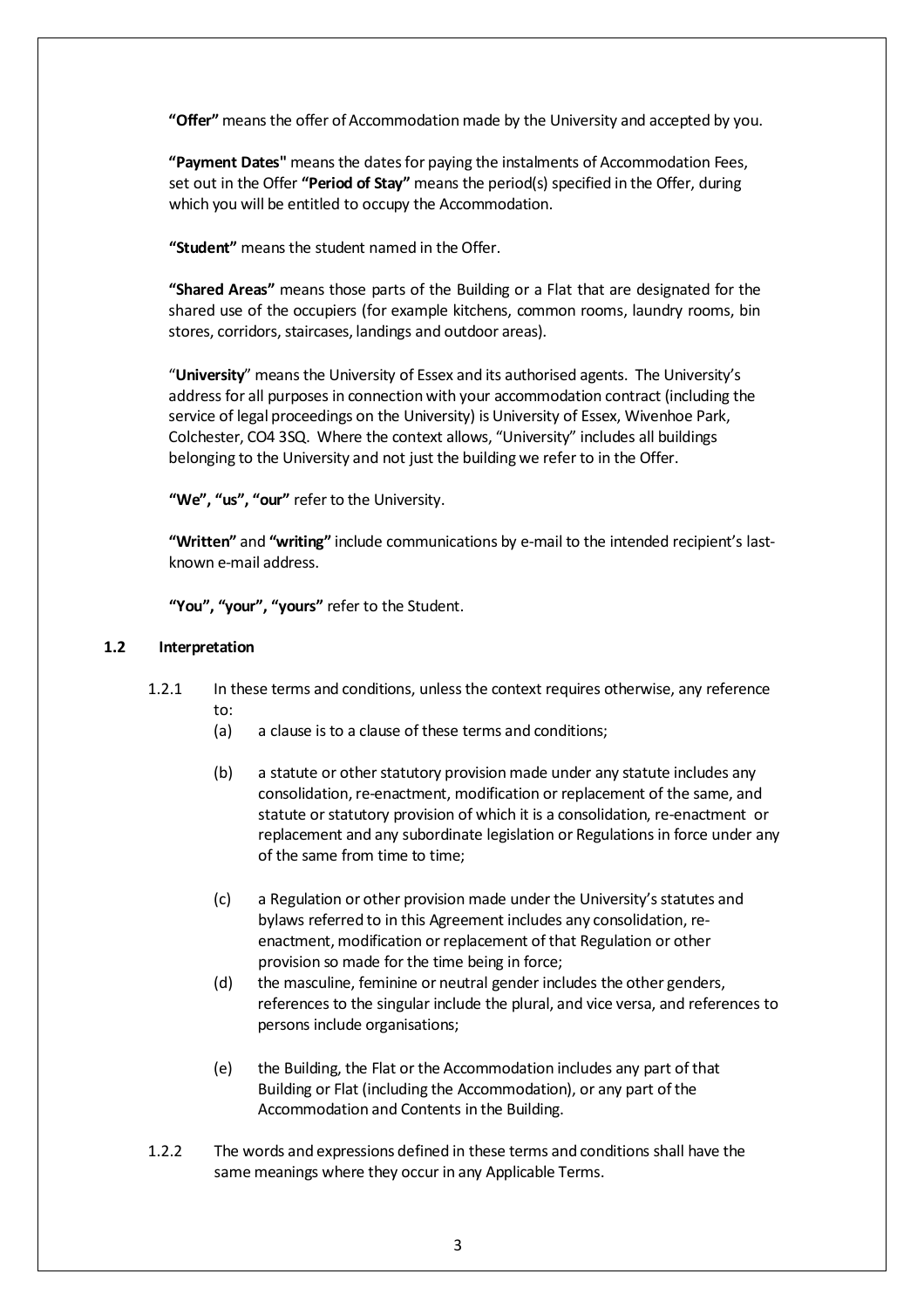- 1.2.3 An obligation on the Student not to do an act or thing includes an obligation not to permit that act or thing being done and an obligation to ensure that your invited visitors (including Permitted Occupiers) do not do that act or thing.
- 1.2.4 Where these terms and conditions give a list of examples, the list is given as an illustration and is not an exhaustive list. Words such as "includes" or "including" do not limit the meaning of a clause.
- 1.2.5 Allsums in the Offer and in these terms and conditions are shown exclusive of any applicable VAT.
- 1.2.6 A "day" is a calendar day, and includes weekends and bank holidays. A "working day" does not include weekends, bank holidays or customary holidays.
- 1.2.7 If a court judges any part of the Applicable Terms to be void or for any other reason unenforceable then those parts shall be deemed to be deleted and shall not apply to the contract we have with you. The remaining parts of the Applicable Terms shall continue to apply.
- <span id="page-3-0"></span>1.2.8 Any rights or powers reserved to the University in these terms and conditions may be exercised by any person authorised by the University.

# **2. AGREEMENT**

- 2.1 When the booking process is complete, a legally binding agreement (also known as a contract) will be formed. The contract will be between (1) the University (us) and (2) the Student (you). **Once your contract has been formed, it may only be ended as set out in these terms and conditions**. The booking process is completed when we receive your acceptance of the Offer, whether this is through the on-line booking system or some other means.
- 2.2 The contract will consist of (a) the Offer; (b) these terms and conditions; (c) Code of Student Conduct (see [https://www.essex.ac.uk/student/values/code-of-student-conduct\)](https://www.essex.ac.uk/student/values/code-of-student-conduct) (d) the terms of a block insurance policy (see [https://www.endsleigh.co.uk/student/confirm-your](http://www.endsleigh.co.uk/)[student-cover/\)](http://www.endsleigh.co.uk/) and (e) the terms and conditions applicable to the telecommunications services provided by Ask4 for students on North Campus, South Campus and Southend Campus (see [https://support.ask4.com/other/terms-of-use/\)](https://support.ask4.com/other/terms-of-use/)) or (f) for students at The Meadows, The Quays and The Copse, terms and conditions applicable to the telecommunications services provided by Glide (see [http://my.studentcom.co.uk/terms](http://my.studentcom.co.uk/terms-and-conditions)[and-conditions\)](http://my.studentcom.co.uk/terms-and-conditions)
- 2.3 The documents listed in clause [2.2](#page-3-0) will constitute the entire agreement between the parties. If any variation to these documents is agreed, we will confirm the variation to you in writing.
- 2.4 When the contract is formed, we agree to provide the Accommodation to you during the Period of Stay, we agree to comply with our obligations in these terms and conditions and those that are imposed on us by law. In return you agree to comply with your obligations in these terms and conditions, and those that are imposed on you by law, throughout the Period of Stay.
- <span id="page-3-1"></span>2.5 Your contract is personal to you. You are not entitled to transfer your contract to anyone else or to allow someone else to live in the Accommodation, except as expressly permitted by these terms and conditions.
- 2.6 The Accommodation includes the following: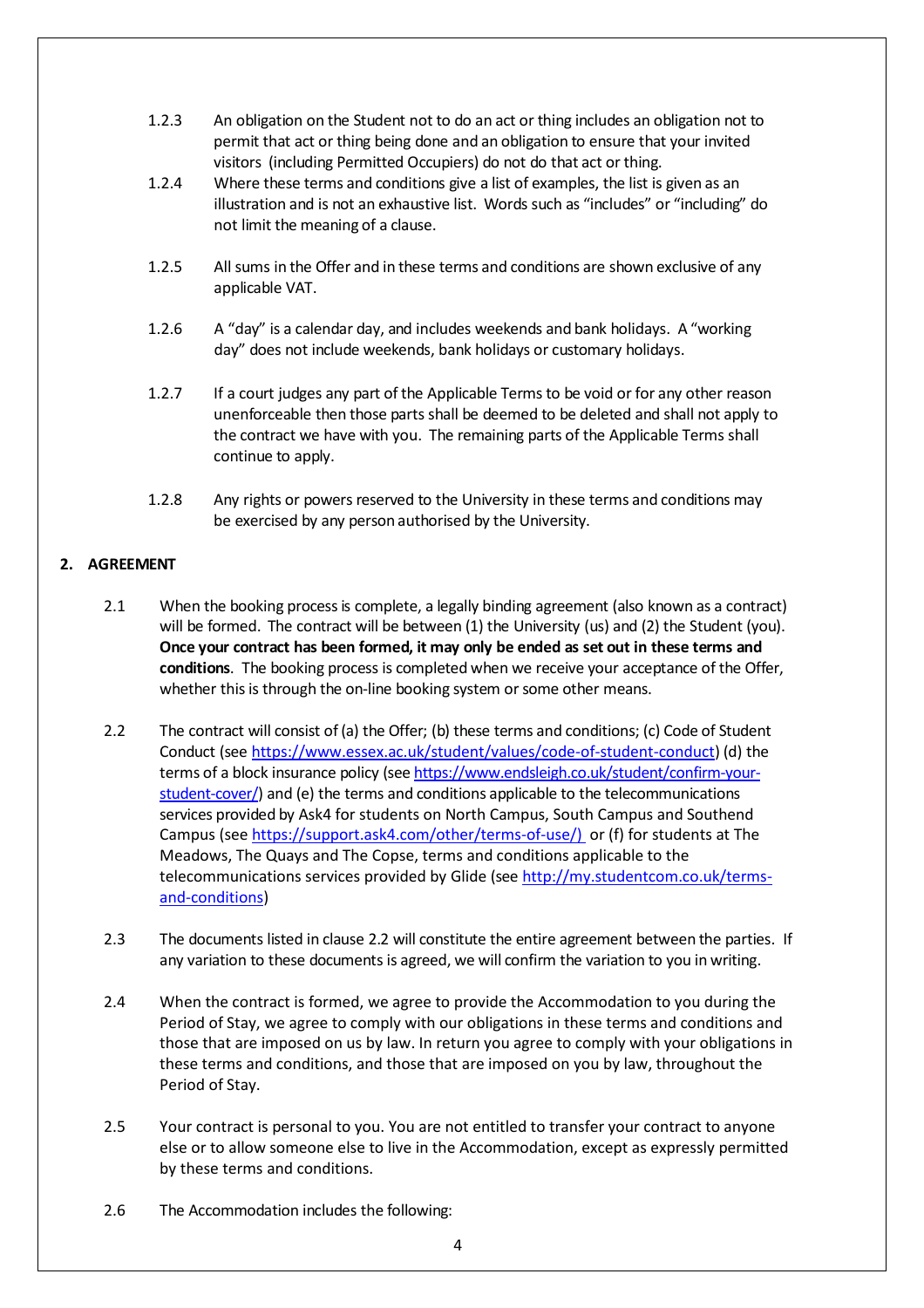- 2.6.1 the right to use the Contents in the Accommodation for their intended purpose;
- 2.6.2 the right (jointly with other residents) to use the Shared Areas allocated to the Accommodation and the Contents in those Shared Areas for their intended purpose;
- <span id="page-4-0"></span>2.6.3 heating, lighting, water and power supply to the Shared Areas;
- 2.6.4 heating, lighting, water and power supply to the Accommodation up to the amount typically used in comparable accommodation (but you must pay us for any consumption which we reasonably consider to be excessive);
- 2.6.5 insurance of the Building and its Contents;
- 2.6.6 a basic level of insurance cover for your personal belongings (more details available at [https://www.endsleigh.co.uk/personal/student-insurance\)](https://www.endsleigh.co.uk/personal/student-insurance);
- 2.6.7 reasonable cleaning of the Shared Areas(but residents are liable to pay for additional cleaning if their mess is excessive);
- 2.6.8 for residents at North Campus, South Campus, or Southend Campus; internet television, and soft phone is through Ask4. For residents at The Meadows, The Quays and The Copse, internet, television, and soft phone through Glide (further details on [https://www.essex.ac.uk/life/accommodation/living-on-campus;](https://www.essex.ac.uk/life/accommodation/living-on-campus))
- 2.6.9 You must pay us any amounts due for extra cleaning or high utility consumption within 14 days of us notifying you of the charge.
- 2.7 The Accommodation does not include the following:
	- 2.7.1 payment for use of the laundry (machines are paid for via the app); or
	- 2.7.2 license for television (including internet provider television) used in the Accommodation.
- 2.8 If a person takes occupation without completing the booking process, they shall be deemed to occupy on the basis of these terms and conditions. They shall be liable to pay the Accommodation Fees normally applicable to the Accommodation (and any additional payments due under these terms and conditionsfrom the time they begin occupation up to the end of the standard period for which rooms of that type were offered).
- 2.9 Accommodation is available up until 10am at the end ofthe Period of Stay. Accommodation may be available following the end of the Period of Stay, but you must apply for it separately. There is no guarantee that we will be able to offer you accommodation at the end of your Period of Stay.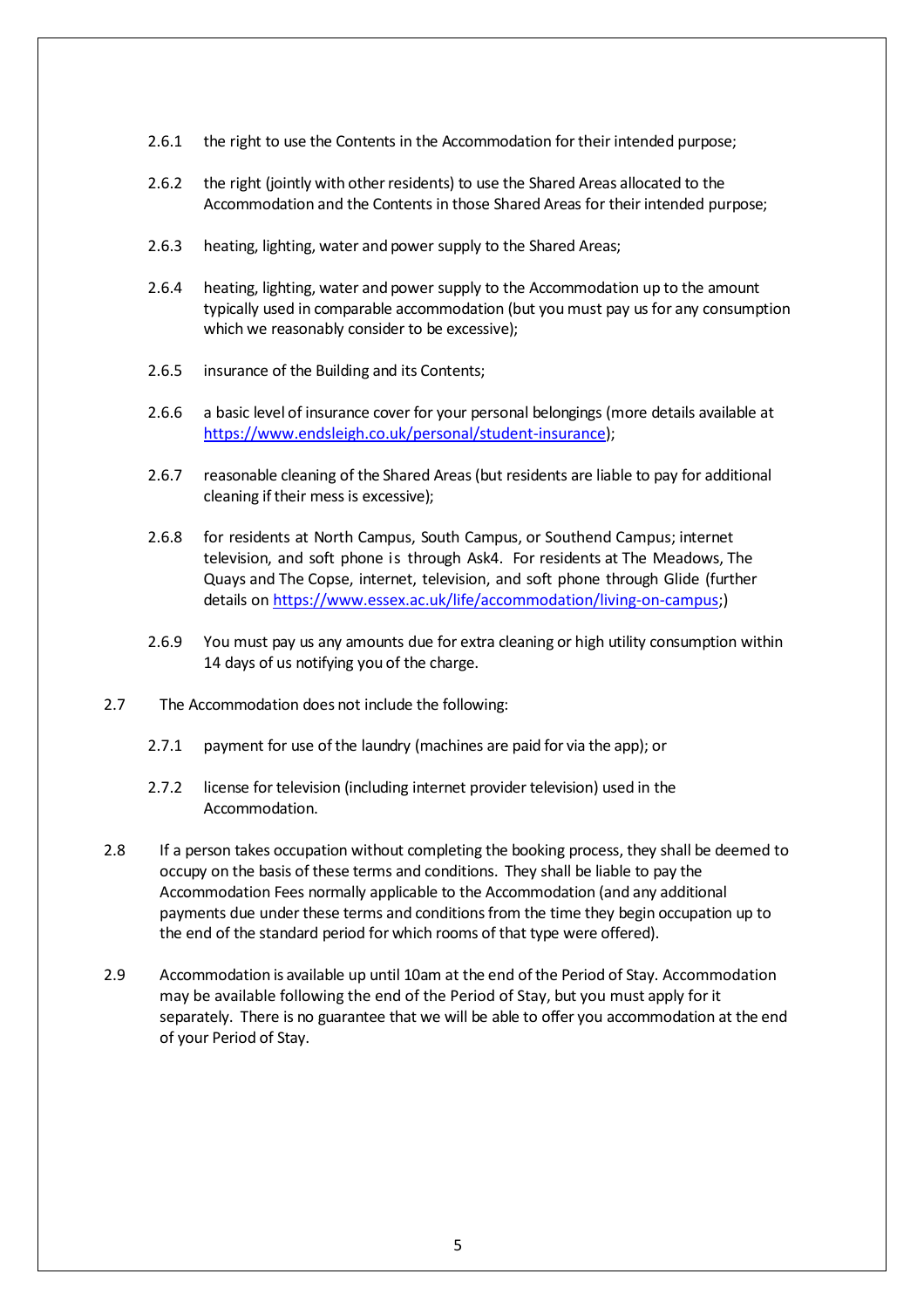## **3. STUDENT'S OBLIGATIONS**

## **3.1 Financial obligations**

You must pay the Accommodation Fees to us either:

- (a) in full on or before the first day of the Period of Stay; or
- (b) in the instalments specified in the Offer, on the Payment Dates.
- 3.1.1 Details of how you can pay your Accommodation Fees are given at [https://www1.essex.ac.uk/accommodation/payments/default.aspx.](http://www.essex.ac.uk/accommodation/payments/default.aspx)
- 3.1.2 Accommodation Fees are payable "in advance". This means that if your contract ends between one Payment Date and the next, or if you paid the Accommodation Fees in full before the start of your Period of Stay, any refund of pre-paid Accommodation Fees will be at our discretion.
- 3.1.3 Within 14 days of us writing to inform you of the amount, youmust pay us:
	- (a) all the costs we reasonably incur in enforcing your obligations, or arising from a breach of them;
	- (b) charges for excessive cleaning or utility consumption (see clause [2.6.9](#page-3-1));
	- (c) the reasonable costs properly incurred by the University in preparing for and/or taking enforcement action against you if you fail to comply with these terms and conditions;
	- (d) any interest accrued if any of your accommodation rent is more than 14 days overdue. Interest will be charged at 3% above the Bank of England Base Rate;
	- (e) the reasonable costs we incur in reinstating the Accommodation and its Contents to the condition they were in when you were given the keysif you do not care for them as required by these terms and conditions;
	- (f) a fair proportion of the reasonable costs we incur in reinstating the Shared Areas in your Building or Flat, and their Contents, to the condition they were in when you were given the Keys if the occupiers entitled to use them do not care for them as required by these terms and conditions and we cannot (after making a reasonable attempt) identify the culprit(s);
	- (g) the cost to make good any financial loss suffered by the University if we have to arrange for work to be carried out at the Building as a result of your (or the occupiers') failure to comply with these terms and conditions;
	- (h) the cost of replacing Keysif you lose them or fail to return them to the University at the end of your stay and, if reasonably necessary, the cost of changing the locks (but youwill not have to pay if you are the victim of a crime as long as you give a copy of the security or police report to the Accommodation Office) and/or the cost of re-programming the fob entry system if we discover that you disclosed the combination number to someone else;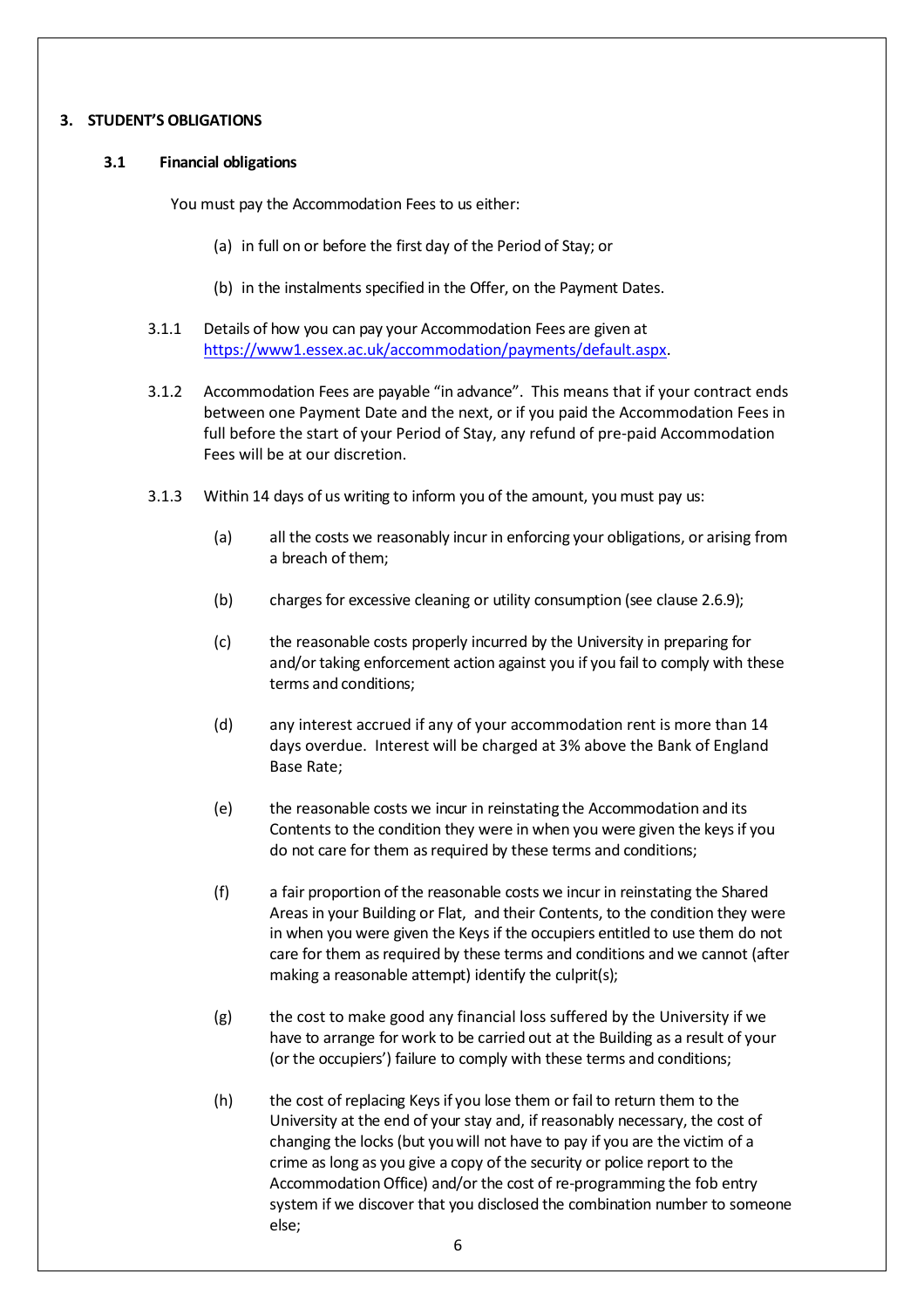- (i) all costs and expenses we incur in defending orsettling any claim brought by a third party as a result of your actions or negligence and any compensation reasonably paid or ordered to be paid to a claimant (this includes any charges made by emergency services as a result of false alarms) and a fair proportion of the costs and expenses we incur if the claim relates to the Shared Areasin your Building or Flat, or their Contents if we cannot (after making a reasonable attempt) identify the culprit(s);
- (j) compensation and all costs and expenses for damage or losses sustained by the University as a result of any act or neglect of your invited visitors;
- (k) the cost of supplying electricity gas water and/or internet services over and above the amount typically used in comparable accommodation (this may be a share of the costs for your Building or Flat if the Accommodation does not have its own meter)
- (l) the reasonable costs we properly incur in connection with any request you make for a change to your accommodation contract (for example, a change in the method of payment). Nothing in this clause implies that you are entitled to demand changes to your accommodation contract. The University has complete discretion whether to agree to a request for a change to the contract, and the onus will be on you to show that there is a good reason why we should agree. The amount payable in common situations isset out under the applicable section of these terms and conditions.
- 3.1.4 If you fail to meet your financial obligations in these terms and conditions, we may take any or all of the following steps, depending on the individual circumstances:
	- (a) legal action to recover the amount owed;
	- (b) legal action to recover possession of the Accommodation;
	- (c) disqualify you from future offers of housing from University of Essex;

We will not take any of the above steps without first giving you reasonable advance warning and explaining what you have to do to avoid further steps being taken.

#### 3.2 **Care of the Accommodation, Shared Areas and Contents**

- 3.2.1 Within 7 days of collecting your keys you must check the Accommodation and Contents. You must tell usin writing if you find any defects. If you do not inform us of any damage or defects, it may be difficult for you to prove later that they were not your fault.
- <span id="page-6-0"></span>3.2.2 You must keep the Accommodation and its Contents in a clean and tidy condition and not damage them. During the Period of Stay youmust place your rubbish in the kitchen bins, including your bedroom waste if applicable which we will empty. Recycling bins are made available within the accommodation and must be utilised as appropriate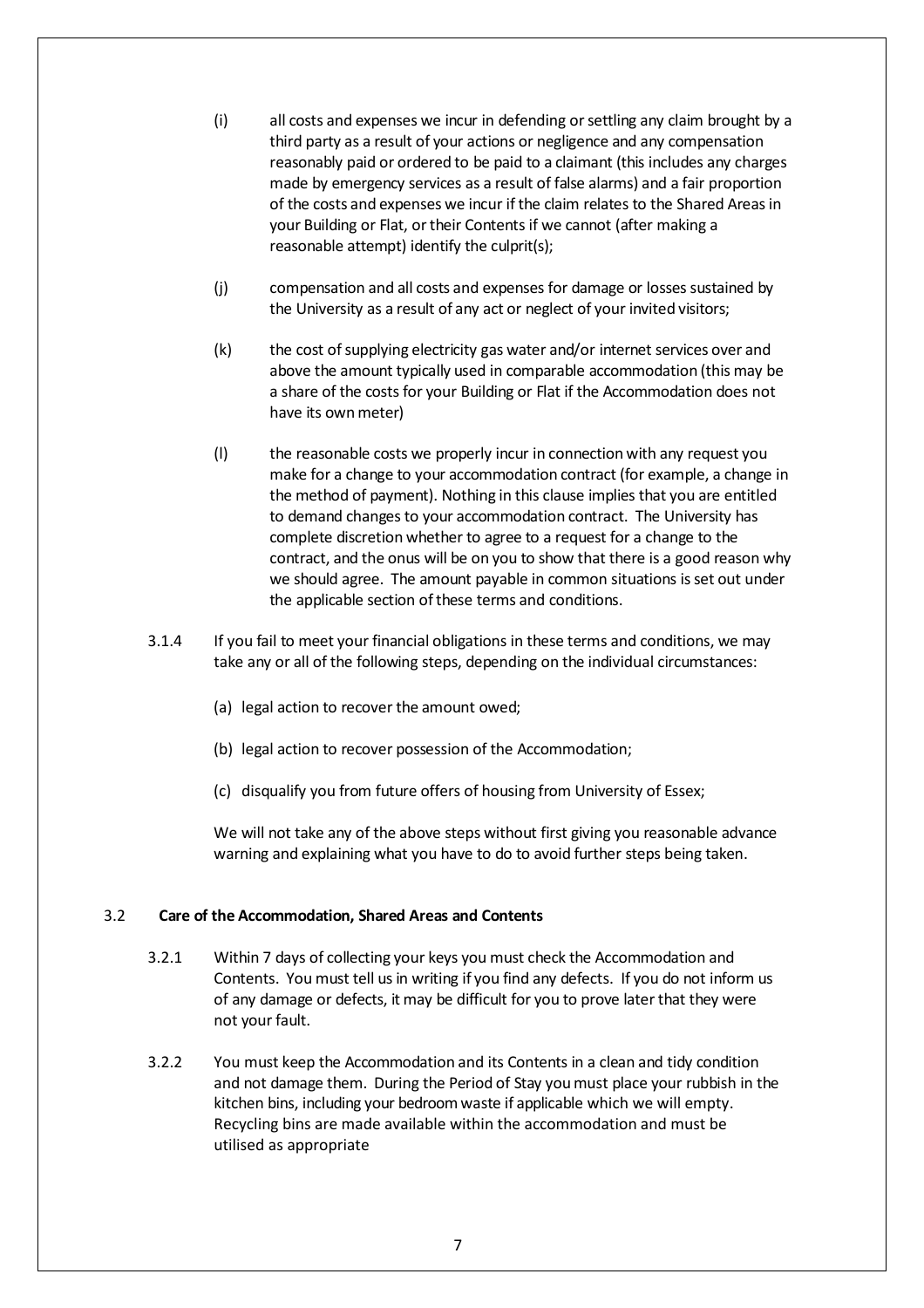- 3.2.3 At the end of the Period of Stay, youmust move out and leave the Accommodation and its Contents in good clean condition and cleared of all your personal belongings. When you move out, you may leave a reasonable amount of rubbish in the bin bags which we will provide nearthe end of your Period of Stay. A charity bag will also be made available so you are able to donate any unwanted items.
- 3.2.4 Jointly with other occupiers, you must keep the Shared Areas and their Contentsin a clean and tidy condition and not damage them. At the end of the Period of Stay, you must clear all of your personal belongings and rubbish from the Shared Areas (except for rubbish left in designated bin stores and recycling areas).
- 3.2.5 We will clean the Shared Areas regularly but cleaning rotas may change from time to time. You must give accessto allow cleanersto do their work. If a cleaner is refused access on more than 2 consecutive occasions, the cleaner islikely to report this to us as a possible welfare issue.
- 3.2.6 You must not alter, decorate, damage or attempt to repair any part of the Building or its Contents, orremove any Contents. The following are examples of what we will treat as alterations or damage:
	- (a) erecting wireless or TV aerials or satellite dishes; installing cable TV
	- (b) overloading electrical installations

(c) adding to or changing the information technology installations to the Accommodation (this clause does not prevent the Student from using IT equipment for normal study purposes, such as computers and printers, subject to the University's IT policy at<https://www1.essex.ac.uk/it/about/acceptable-use-policy/default.aspx>

(d) blocking pipes, drains or taps (fat, sanitary products, baby wipes and hair are the worst offenders)

(e) allowing showers, baths, sinks or basins to overflow

(f) marks or holes where things have been fixed to the walls, floors or ceilings (using Blu Tack, white tack and similar products will leave a mark; adhesive tapes also leave marks)

- (g) burns and scorchmarks
- (h) changing or adding locks to windows or doors
- (i) interfering with restrictors on windows
- (j) cracks or breakages of glass(unless clearly caused from the outside by a third party.
- (k) changing or damaging floor coverings
- (l) any visible attempt at repair
- (m) staining from smoking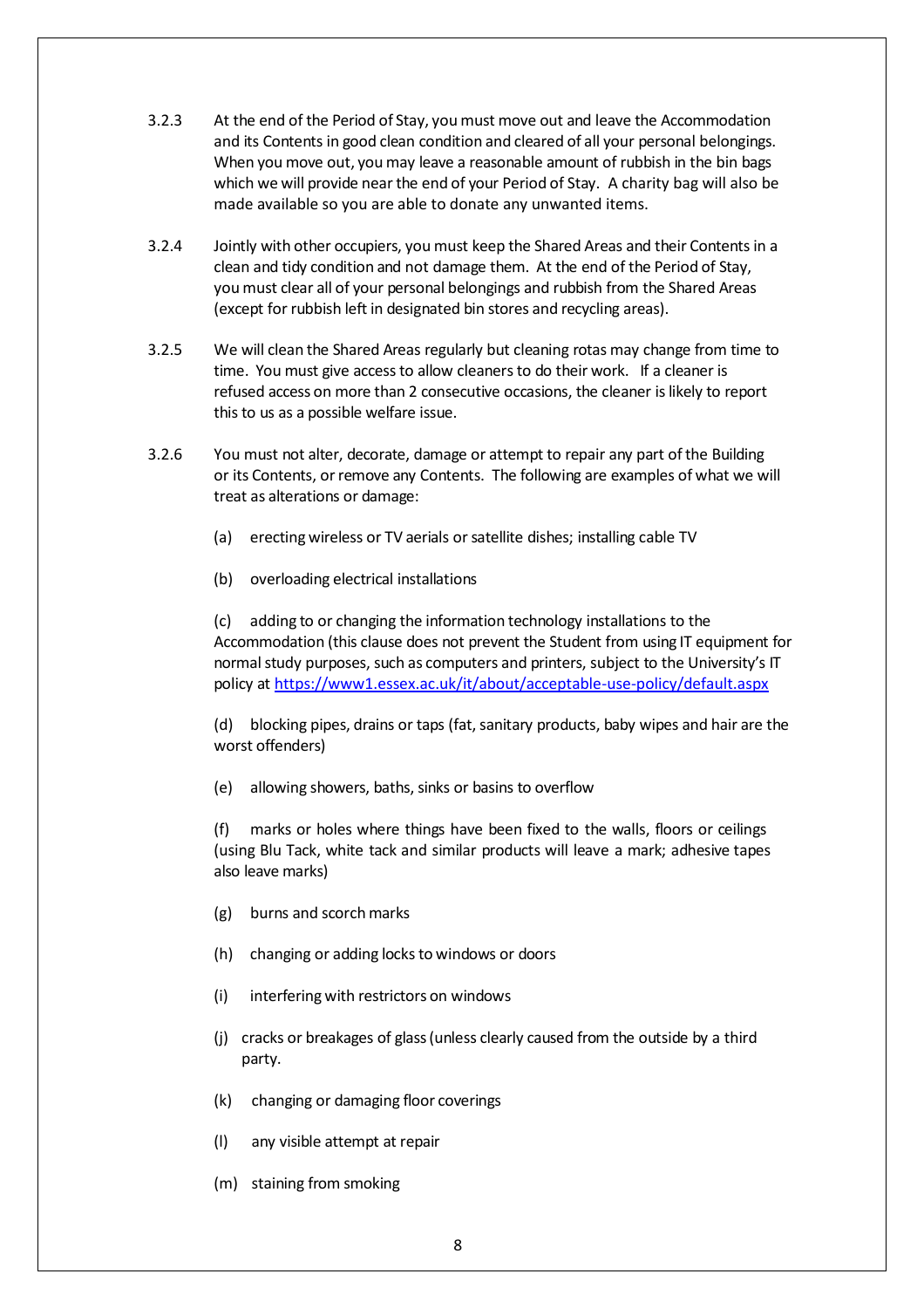- 3.2.7 You must report any damage to the Building or its Contents to us as soon as practicable (and in any event within 24 hours) after you become aware of it. In an emergency, you should give first priority to your personal safety and remove yourself from any danger. As soon as the situation allows, you must contact a member of University staff. If you fail to report damage and as a result the damage becomes worse, you must pay us for dealing with the additional damage that could have been prevented if you had reported it at the appropriate time.
- 3.2.8 You will not have to pay usfor damage which is due to fair wear and tear. Fair wear and tear is the kind of wear, fading, or marking that typically occurs during occupation, however careful the occupier is. You will have to pay us for damage over and above this level, including accidental damage, unless our insurer pays for it. We may ask you to pay the excess on our insurance policy (£5,000) or a share of it if the claim arose because you did not comply with these terms and conditions. We have discretion whether or not to claim against our insurance, because of the effect this may have on future premiums, but we will exercise our discretion reasonably. For example, we will not ask you to pay for damage caused by natural flooding, but we may ask you to pay for damage caused by your carelessness or deliberate acts.
- 3.2.9 If damage orloss occurs at the Building and it is not possible for us (acting reasonably) to identify who is at fault, you must pay a fair and reasonable proportion of the cost of repairing the damage or reinstating the loss. You will not be required to contribute to loss or damage which in our reasonable opinion has been caused by an intruder, provided that you have complied with your obligationsin these terms and conditions relating to University security.
- 3.2.10 You must take reasonable steps to avoid wasting fuel (eg by turning off lights and electrical equipment when not in use) or water and you must participate in any waste recycling schemes operated by the University or by others. Clause [2.6.4](#page-4-0) sets out your liability to pay for excessive fuel consumption.

### 3.3 **Restrictions on use**

- 3.3.1 You must not use the Accommodation for any purpose other than as a study bedroom.
- 3.3.2 You must not run a business from any part ofthe Building.
- 3.3.3 Youmust notshare the Accommodation (except to the extent permitted by clause [7](#page-22-0) or clause [8](#page-23-0) where applicable, or if you have been allocated twin accommodation on a temporary basis) or sub-let it. You may only transfer occupancy to another person if you first obtain our written consent (see clauses [6.12](#page-21-0) to [6.15\)](#page-22-1).
- 3.3.4 You must not cause any nuisance, offence, disruption, harassment or persistent disturbance to others. Youmust take particular care not to cause any disturbance between midnight and 8.00 am.
- 3.3.5 You must not obstruct or cause an obstruction in any ofthe Shared Areas.
- 3.3.6 You must only cook or prepare food in the kitchens in the Shared Areas and you must not cook or prepare food in other parts of the Building.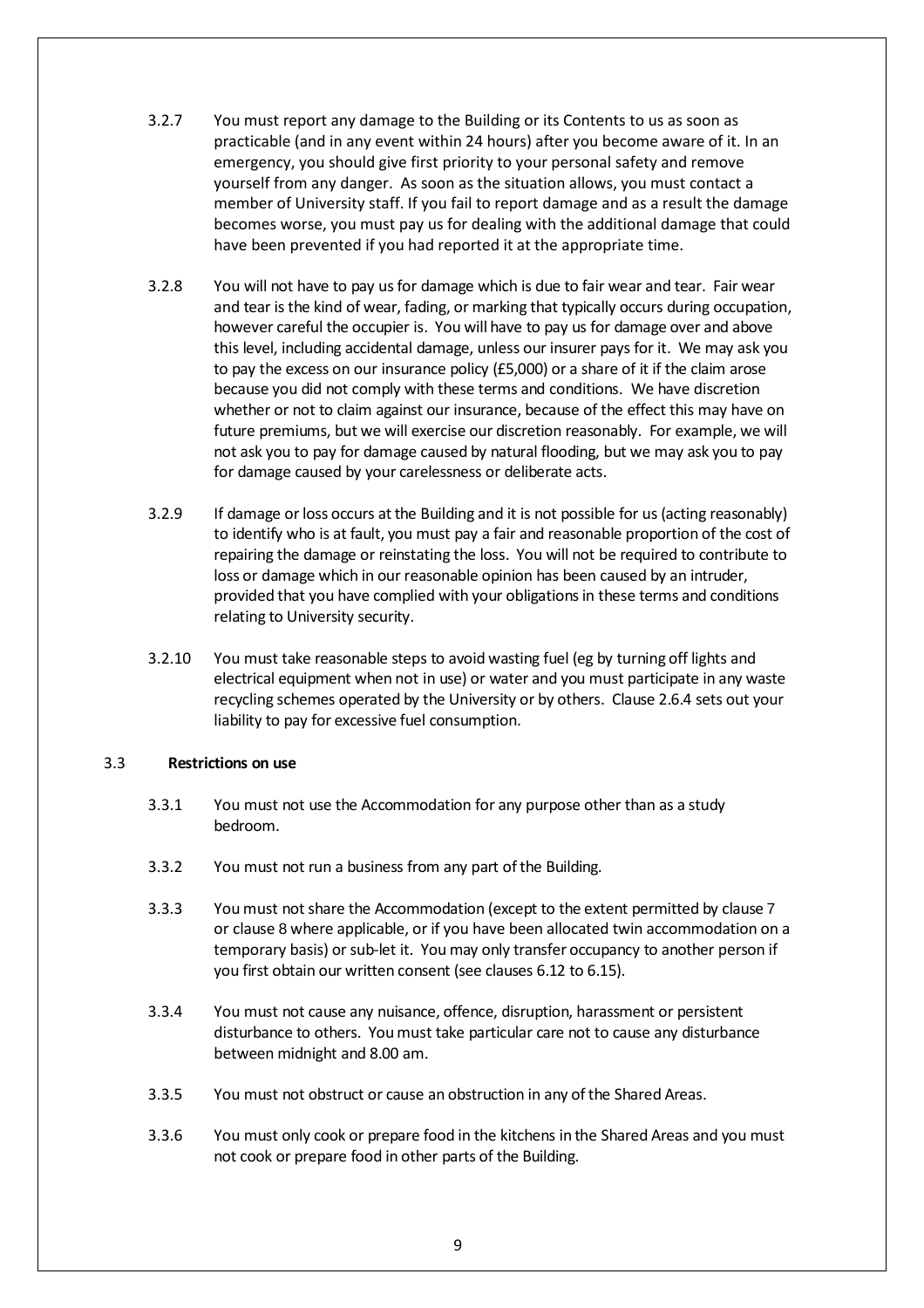- 3.3.7 You must not smoke in any part ofthe Building. If you smoke where smoking is not permitted, we may refer the matter to the authorities for prosecution and/or for disciplinary action within the University. Our staff and contractors may refuse to work in the Accommodation if it has a smoky atmosphere.
- 3.3.8 You must not keep any vehicle or vehicle partsin any part of the University other than (a) a bicycle in the designated cycle bays; or (b) a vehicle to assist you with a disability. You must not ride or drive any vehicle inside a Building unless it is a vehicle to assist you with a disability. Users of a vehicle to assist with their mobility impairment are requested to contact student support in advance, because the University may need to make reasonable adjustments to accommodate the vehicle (this does not impose an obligation on the University if the vehicle cannot reasonably be accommodated).
- 3.3.9 You must not bring additional furniture into the Building without first obtaining our written consent.
- 3.3.10 You must not bring any electrical equipment (including travel adaptors, multi plug adaptors and extension leads) into the Building unlessit is used for its designated purpose, is compatible with the UK mains supply andmeets University and UK standards. Refrigerators are only permitted in study bedrooms where there is a specific medical need. To be granted permission for your refrigerator, please contact the Student Services Hub. Further information on electrical equipment can be found at [https://www1.essex.ac.uk/accommodation/safety/electricalsafety/.](https://www1.essex.ac.uk/accommodation/safety/electricalsafety/) Any equipment you wish to use must operate between **220-240 Volts 50Hz**.
- 3.3.11 A list of prohibited electrical items that must not be used in the Accommodation may be viewed at <https://www1.essex.ac.uk/health-safety/equipment/electrical.aspx> . In addition you are not permitted to use anything which burns, smoulders or uses coals, charcoal or has a naked flame in the residences.
- 3.3.12 You must use any electrical equipment provided by the University only for its intended purpose and in accordance with any instructions we have given you. You must promptly report to us any electrical equipment which you believe may be faulty. You must not attempt to repair or modify any of our electrical equipment or installations.
- 3.3.13 You must not overload electrical installations such as plugging multiple items of equipment or adaptors into one mains socket. You must not operate several high wattage appliances at the same time from a single extension lead. (High wattage appliances are typically those that generate heat such as kettles, irons, hair dryers, hair straighteners or hair tongs. Low wattage appliances generally include computer equipment and mobile phone chargers.)
- 3.3.14 You must not bring any animal to the University unless it is trained to help you with your disability. You are requested to notify student support in advance if you need to bring your assistance animal to University, as adjustments may need to be made to accommodate it. You will be responsible for the proper care and control of your assistance animal and any damage or nuisance which it causes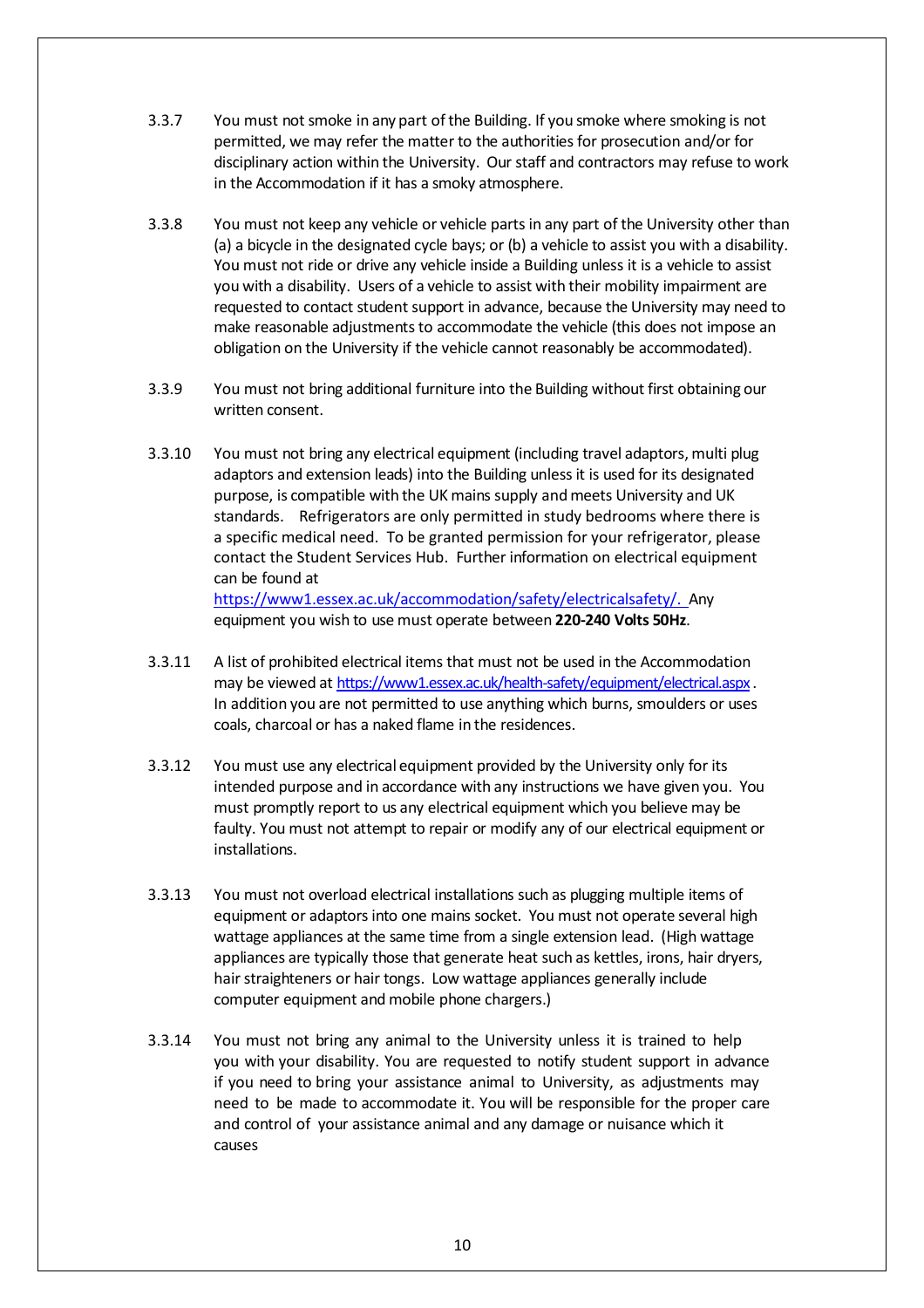- 3.3.15 You must immediately upon our request cease to use any item which, in our reasonable opinion is unsafe or unsuitable in a multi-occupied building. If you do not do as requested, we may remove the item without giving you further warning, but we will normally return it to you at the end of the Period of Stay. We may charge you a reasonable fee for storage. We will not be liable to you if we dispose of any animal, or any item which is perishable or which it is illegal for you to have in your possession.
- 3.3.16 You must comply with all applicable legislation to avoid your actions or negligence having an adverse effect on the University or on the owners or occupiers of nearby property. You must comply with all relevant University health and safety policies and standards and instructions given by University staff, which has beenmade in order for the University to meet its legal requirements. See

<https://www1.essex.ac.uk/staff/ohs/about/default.aspx> <https://www1.essex.ac.uk/accommodation/safety/electricalsafety/> and <https://www1.essex.ac.uk/estates/emergencies/default.aspx>

- 3.3.17 You must not leave the Accommodation unoccupied for a continuous period of 7 days or more without notifying us. If you are away for 7 days or more, we will need to visit the Accommodation in your absence to flush the water supply in order to comply with our health and safety responsibilities
- 3.3.18 You must only use the internet services provided in your accommodation as permitted by the University's Internet Usage Policy at [https://www1.essex.ac.uk/it/about/acceptable-use-policy/default.aspx.](https://www1.essex.ac.uk/it/about/acceptable-use-policy/default.aspx) For residents at North Campus, South Campus, or Southend; the terms and conditions applicable to the telecommunications services provided by Ask 4 (see [https://support.ask4.com/other/terms-of-use/\).](https://support.ask4.com/other/terms-of-use/).) For residents at The Meadows, The Quays and The Copse, the terms and conditions applicable to the telecommunications services provided by Glide (see [http://my.studentcom.co.uk/terms-and-conditions\)](http://my.studentcom.co.uk/terms-and-conditions). We may refer any breach of these policies for disciplinary action if we consider it to be appropriate.
- 3.3.19 We may end orsuspend your accessto the internet service, without liability to you, if you fail to comply with any provision in the policies referred to in 3.3.18 or if any payment due under your contract with us is 14 days or more overdue.

# 3.4 **Visitors and security**

- 3.4.1 You are responsible for the actions or negligence of all your invited visitors and you must pay us for any damage which your visitors cause.
- 3.4.2 You must not have a party in the Building.
- 3.4.3 If you have guests, you are responsible for their conduct whilst they are on University property. Youmust make sure that they do not do anything that you would not be allowed to do under these terms and conditions. If your guest causes damage, you will be liable to pay for it. If your guest causes nuisance or any other incident which University staff attend, we will claim payment to make good any financial loss suffered by the university.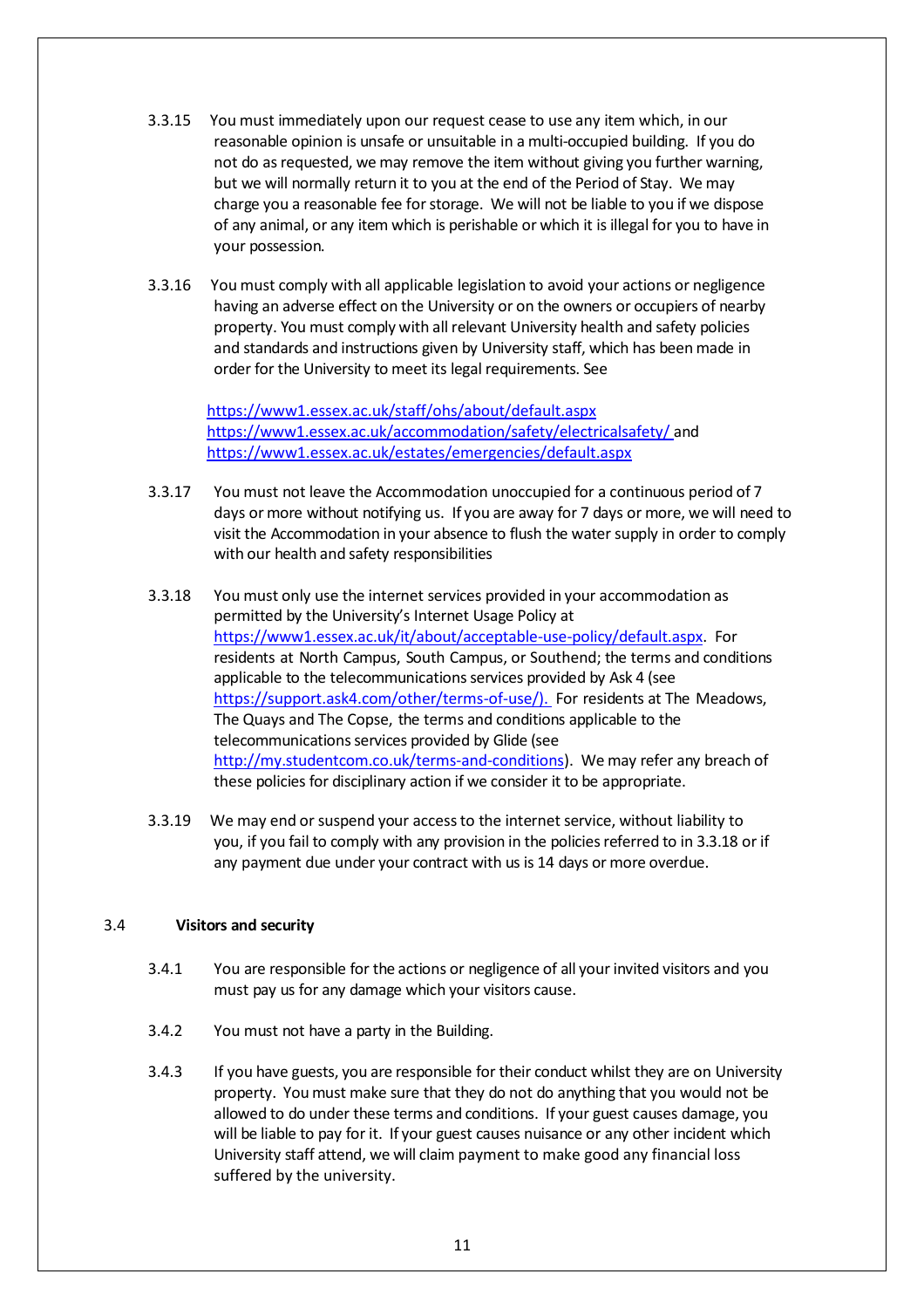- 3.4.4 You cannot request permission for a guest to stay until two weeks after your autumn term contract commencement date because it is disruptive to the process of students settling in. After then, you are allowed to have one guest for an occasional stay of up to three night's duration. You will only be allowed to have a guest for longer if you obtain written permission from The Student Services Hub. You must notify The Student Services Hub of the name of each of your guests, and the dates of their stay. This is an important health and safety requirement, so if you often fail to comply with this rule, we may terminate your contract. We may refuse or withdraw permission to have guests if your guest causes a nuisance to others, or if their visit in any other way has an adverse effect on other residents and/or use of the facilities in the Building
- 3.4.5 Children under the age of 16 are not permitted in accommodation as overnight guests. They must be supervised by a responsible adult at all other times.
- 3.4.6 You must not at any time leave the Accommodation unoccupied without locking the door. You must not leave the main entrance to the Building unlocked. If the Accommodation is on the ground or first floor, youmust not leave the Accommodation unoccupied without first closing and locking the window. If your room is not on the ground or first floor, you are still advised to close and lock the window whenever you leave the Accommodation.
- 3.4.7 You must not make any duplicates of keys or lend keys to anyone else.
- 3.4.8 At the end of the Period of Stay, or when youmove out of the Accommodation, you must return all keys to the publicised collection points. If youmove out of the Accommodation and do not return all the Keys we issued to you, we will use reasonable attempts to contact you and give you a reasonable opportunity to return the Keys. If we are unable to contact you, or if you have moved out and not returned a key within 10 days of the due date for its return, we will either have another key made, or change the locks (whichever is reasonable in the circumstances). We will charge you for the cost of replacement, and claim payment to cover any additional financial loss incurred by the University.

### <span id="page-11-0"></span>3.5 **Health and safety**

- 3.5.1 You must not tamper with or mis-use fire prevention, fire safety or fire detection equipment
- 3.5.2 You must not raise any alarm without good cause.
- 3.5.3 You must immediately leave the building in the event of the fire alarm operating (other than at test times, which you will be informed of in advance).
- 3.5.4 You must not obstruct a fire escape route. We are entitled to remove any item obstructing a fire escape route. If we do this, we will leave a notice close to the scene, stating when and where the item may be collected. We may not allow collection until the end of term and/or may claim payment to cover any additional financial loss incurred by the University for the removal of the item and its return.
- 3.5.5 You must not wedge open any door in the Building which is a fire door and you must promptly report any fire door that fails to close properly.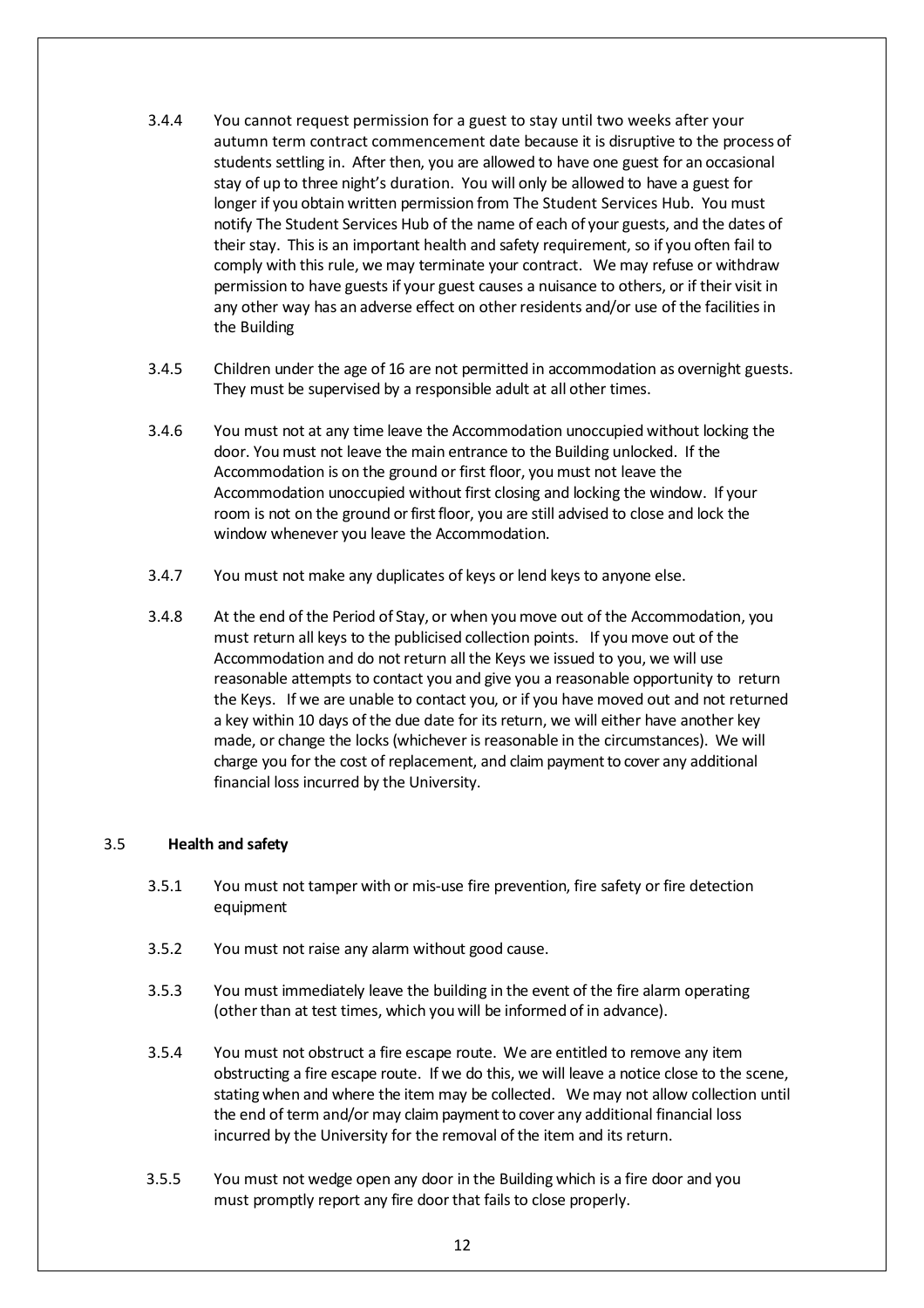- 3.5.6 If the Building has window restrictors, you must not remove, adapt, override or interfere with the restrictors in any way. You must promptly tell us if you are aware of a restrictor which is not operating correctly, or is missing.
- 3.5.7 To avoid the risk of injury to others, you must not throw or drop any item from a window in the Building, or place anything on a window ledge which could fall out of the window.
- 3.5.8 You must not enter any parts of the Building that are not designed as living accommodation or designated as providing access to living accommodation. You must not go onto any roof or canopy, or into any plant room, service area, or bypass any sign indicating that access is restricted.
- 3.5.9 Contact details for health and safety matters are given at: [https://www1.essex.ac.uk/accommodation/contact\\_us/default.aspx](https://www1.essex.ac.uk/accommodation/contact_us/default.aspx)
- NOTE: It is our policy to report breaches of the University's health and safety requirements to Student Conduct for disciplinary action under the Code of Student Conduct. It should also be noted that many of the obligations in clause [3.5](#page-11-0) are also a criminal offence. It is our policy to referserious incidents(i.e. those that have or could have resulted in significant harm) to the authorities for prosecution. A conviction could seriously affect your career prospects; result in a heavy fine or a prison sentence.

#### 3.6 **Privacy and access**

- 3.6.1 You must give us accessto the Accommodation for the following purposes:
- (a) showing the Accommodation to prospective occupiers;
- (b) inspecting the Accommodation to ensure you are complying with your obligations in these terms and conditions, or for any other reasonable purpose;
- (c) repairing or maintaining the Accommodation or Contents or any work reasonably necessary or desirable on any other part of the Building;
- (d) remedying any breach of your obligations in these terms and conditionsif you have failed (after being given reasonable notice) to remedy the breach;
- (e) to abate a nuisance;
- (f) to deal with an emergency;
- (g) if you have not responded to our requests to make contact;
- (h) for any other reasonable purpose connected with the management of the Building.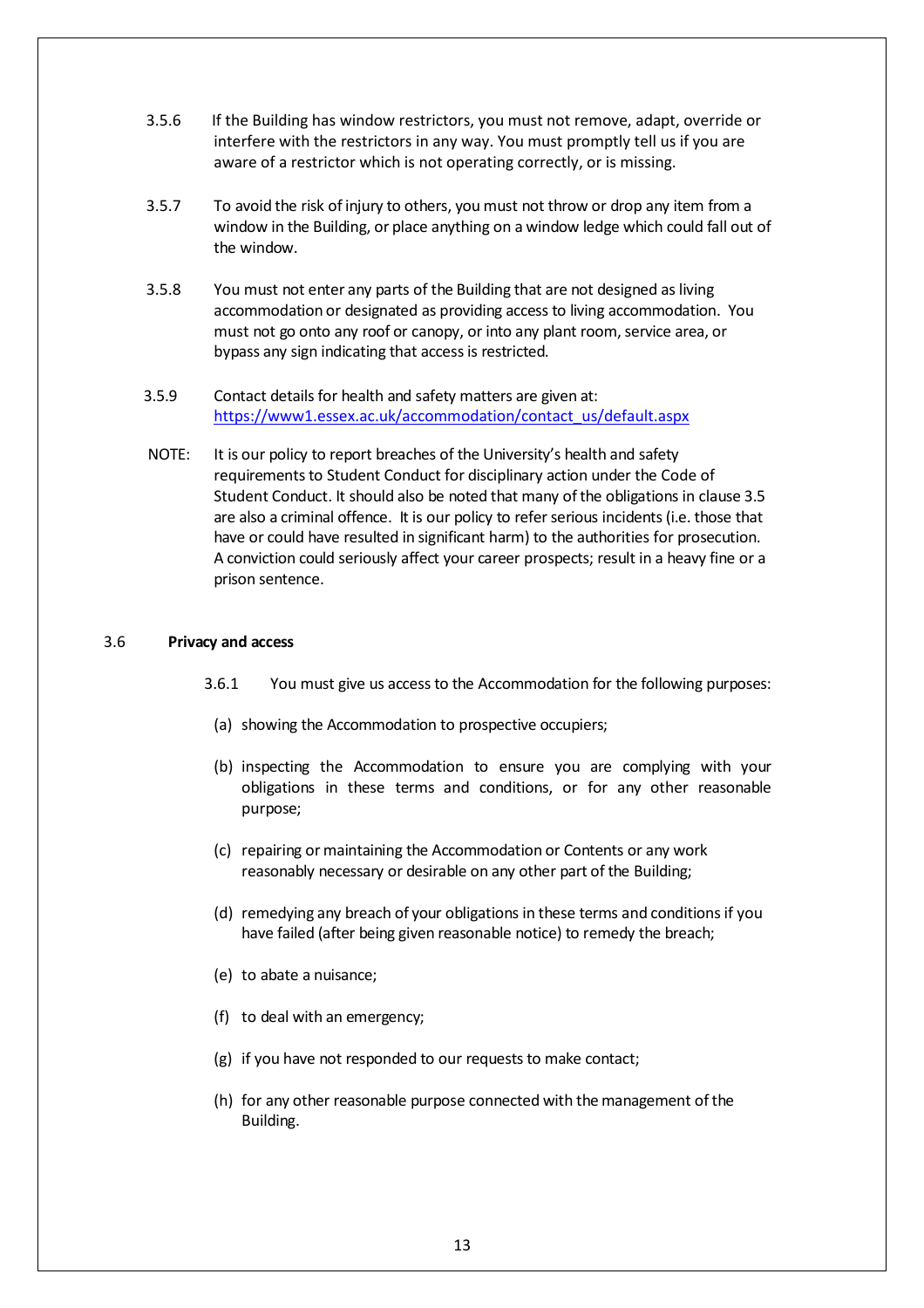- <span id="page-13-0"></span>3.6.2 We will normally give you 7 days' notice for plannedmaintenance projects and 24 hours' notice for viewings and routine inspections. Notice may be posted in the Shared Areas or given by any other reasonable means and you may not receive personal notification. We will be entitled to enter the Accommodation without notice to carry out planned preventative maintenance, repairs which you have asked usto do, to rectify a breach of your obligations, to abate a nuisance, to deal with an emergency or if we have serious concerns about your welfare.
- 3.6.3 We will not interrupt your occupation of the Accommodation more than is reasonably necessary, particularly during examination periods. Except in the case of an emergency or where you have reported the need for repair (or other problem preventing use of the Accommodation), we will give you reasonable notice before entering the Accommodation during term-time. The usual notice periods are set out in clause [3.6.2.](#page-13-0)

### 3.7 **Official notices**

You must promptly give us a copy of any communication you receive which is likely to affect the University or the Accommodation.

# **4 UNIVERSITY'S OBLIGATIONS**

### 4.1 **Care of the Building and Contents**

- 4.1.1 At the start of the Period of Stay, we will ensure that the Building and its Contents are in reasonably clean and sound condition. During the Period of Stay, we will keep the Building and its Contents in good repair and proper working order.
- 4.1.2 If you report any significant defect, we will carry out appropriate maintenance, repair or replacement within a reasonable time of receiving your report. We shall be entitled to charge you for the cost of maintenance, repair or replacement if that is reasonably necessary because of your action or neglect. We will make an allowance for depreciation against replacement costs. We may We will charge you for the cost of replacement, and claim payment to cover any additional financial loss incurred by the University if the work was a result of your act or neglect. We will not charge you for damage caused by fair wear and tear, or damage which the insurer pays for. We may ask you to pay the excess on our insurance policy (£5,000) or a share of it if the claim arose because you did not comply with these terms and conditions.
- 4.1.3 We will not be liable to repair any damage caused by you or your visitors, or replace any loss which you or your visitors caused, unless and until you or the insurers pay for it (any excess on the insurance policy being payable by you). Nothing in this clause implies that we will make a claim on our insurance if it would be reasonable for us in all the circumstances to expect you to bear the cost.
- 4.1.4 We shall be entitled to charge you a proportion of the cost ofrepairs or replacementsin the Shared Areasif they are reasonably necessary because of the actions or neglect of the occupiers and (after making reasonable investigations) the University cannot identify the culprit. You must pay us such charges within 14 days of us notifying you of the amount. We have discretion to waive a contribution to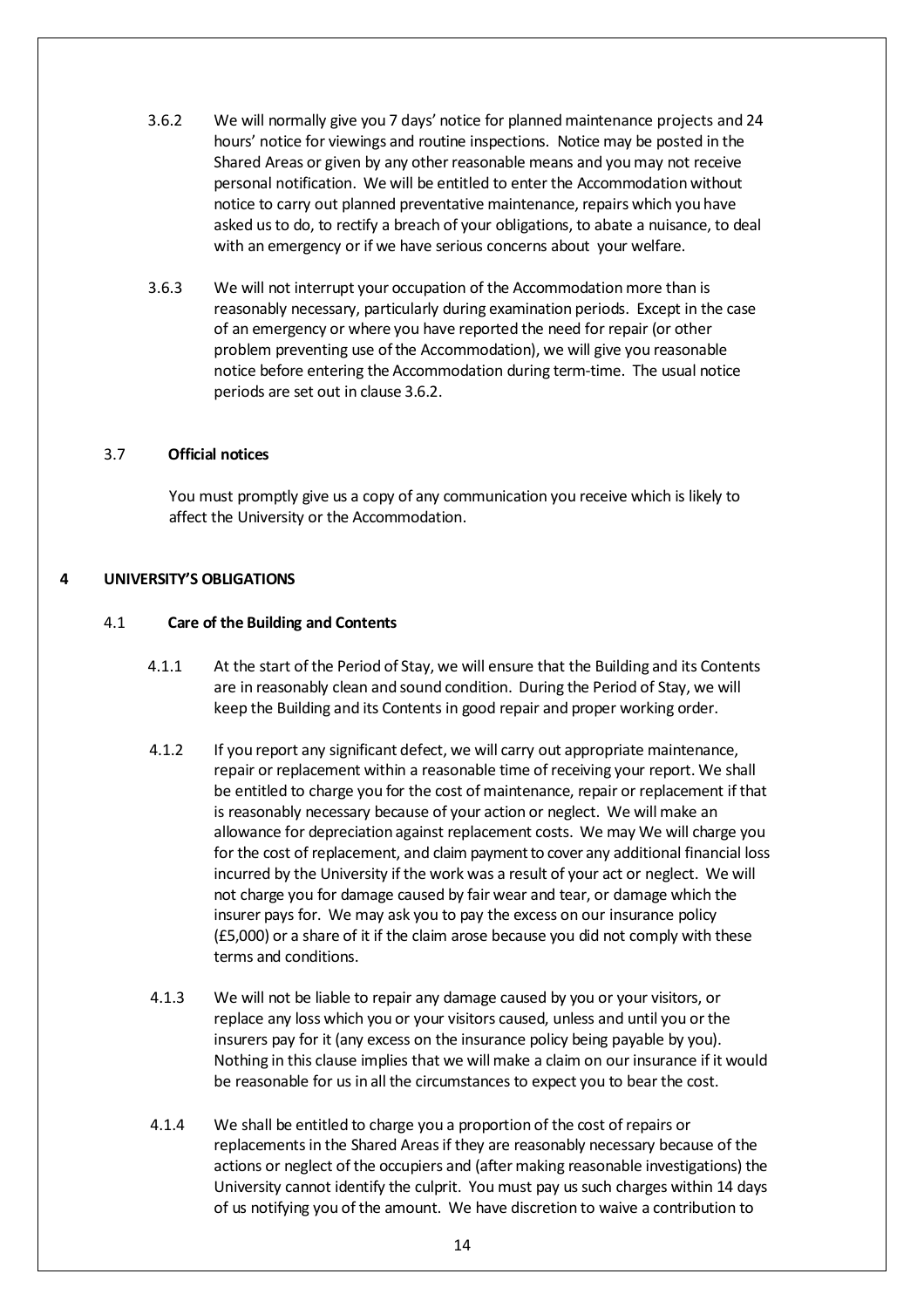shared charges(for example, we could waive a shared damage charge if you can show that you were elsewhere when the damage occurred, but we have no obligation to do so). These charges are risk-based not fault-based. **By agreeing to live in the Building, you agree to accept a share of these charges.**

- 4.1.5 As long as there is no risk to health and safety or security, we may delay carrying out a repair or replacement until you and/or the other occupiers pay for the loss or damage caused by your actions or neglect. If we decide not to delay and we pay out of our own resources that will not prevent us from claiming the cost of repair or replacement from you and/or the other occupiers after the event.
- 4.1.6 We shall not be liable for loss of or interruption to any services to the Building if we make reasonable attempts to restore the supply.
- 4.1.7 We shall not be liable to carry out any repair or replacement until we become aware that the repair or replacement is needed.
- 4.1.8 Details of the Services listed in clause [2.6,](#page-3-1) can be viewed on our website at [https://www1.essex.ac.uk/accommodation/facilities/default.aspx.](https://www1.essex.ac.uk/accommodation/facilities/default.aspx) Here you will find reporting procedures and response times for repairs, details of arrangements for refuse collection and expected clearance times for ice, snow and leaves from university grounds.

### 4.2 **Insurance**

- 4.2.1 We will keep the Building insured against such risks as we consider reasonably necessary.
- <span id="page-14-0"></span>4.2.2 We will provide you with a link to the current summary of buildings insurance cover at the start of the Period of Stay.
- 4.2.3 If damage by an Insured Risk occurs, we willspend the money we receive from the insurer on repairing or rebuilding the Building, but only if:
	- (a) we are able to obtain all necessary permissions; and
	- (b) repair or rebuilding is economically feasible and reasonably practicable.
- 4.2.4 If the Accommodation becomes uninhabitable because of an Insured Risk then, as long as you have not invalidated or substantially reduced the insurance cover by your own action or neglect:
	- (a) we will use reasonable endeavors to provide you with suitable substitute accommodation until the end of the Period of Stay or, if earlier, until the Accommodation is fit for habitation; and
	- (b) if we are not able to provide suitable substitute accommodation, we will release you from your accommodation contract without charge, but we will not be liable to pay you compensation other than reasonable local relocation expenses.

Substitute accommodation will be suitable, and you must accept it, if it is similar in size, amenity and location to the Accommodation. The substitute accommodation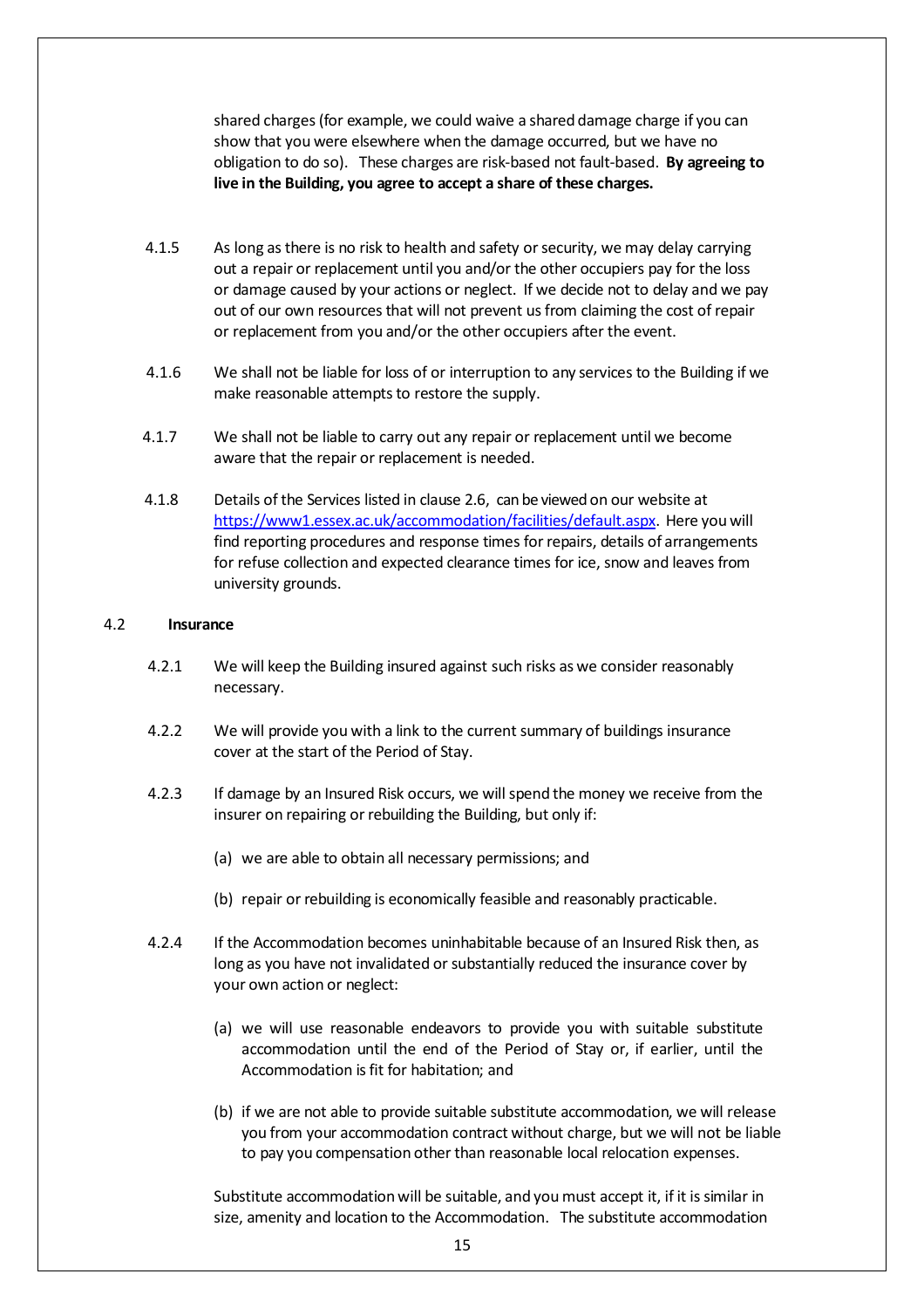does not have to be on campus. If we provide substitute accommodation, these terms and conditionsshall apply whilst you are in occupation of it, or entitled to be in occupation of it.

<span id="page-15-0"></span>4.2.5 We will arrange andmaintain a block personal possessions insurance policy with Endsleigh. The policy issubject to limits of cover and other terms and conditions. A summary of the insurance cover in place at the time the Offer was made is available on our website a[t](http://www.essex.ac.uk/accommodation/facilities/default.aspx)  [https://www1.essex.ac.uk/accommodation/facilities/default.aspx.](http://www.essex.ac.uk/accommodation/facilities/default.aspx) However, the insurer may vary the terms of the cover from time to time and you should check the summary of cover again at the start of your Period of Stay and arrange to buy any additional cover that you think you need.

### **4.3 Information**

- 4.3.1 We will make the following available for you to inspect. Items(a), (c), (d) and(f) are available to view on-line. The other documents are available by prior arrangement with the University's Estates Management Department:
	- (a) The Universities UK Code of Practice for the Management of Student Housing (see [https://www.universitiesuk.ac.uk/accommodationcodeofpractice\)](https://www.universitiesuk.ac.uk/accommodationcodeofpractice) for buildings located on North Campus, South Campus and Southend Campus. The National Code from the The Accreditation Network UK (See [https://www.nationalcode.org/download-codes\)](https://www.nationalcode.org/download-codes) for buildings located at The Meadows, The Quays and The Copse.
	- (b) Risk register for critical risks such as fire, outbreak of disease, or major disrepair and our procedures for dealing with such risks;
	- (c) University Standard for Electrical Safety and Portable Appliance Testing. See <https://www1.essex.ac.uk/health-safety/equipment/electrical.aspx>
	- (d) Fault reporting and emergency procedures for use of the laundry. For students living at North Campus, South Campus, The Meadows, The Quays and the Copse, Se[e http://www.circuit.co.uk/machine-faults-and](http://www.circuit.co.uk/machine-faults-and-breakdowns/)[breakdowns/;](http://www.circuit.co.uk/machine-faults-and-breakdowns/)
	- (e) Security plan;
	- (f) Service level statement on reporting and rectification of building defects (see [https://www1.essex.ac.uk/estates/documents/sls-accommodation.pdf;\)](https://www1.essex.ac.uk/estates/documents/sls-accommodation.pdf;)
	- (g) Planning consents and building regulations approvals(if any) applicable to the Accommodation;
- 4.3.2 Early on during your Period of Stay, we will provide you with information and advice on:
	- (a) action to be taken in the event of an emergency, including emergency contact details, how to call an ambulance, where to get first aid, and how to report an accident, near miss or any health or safety concern;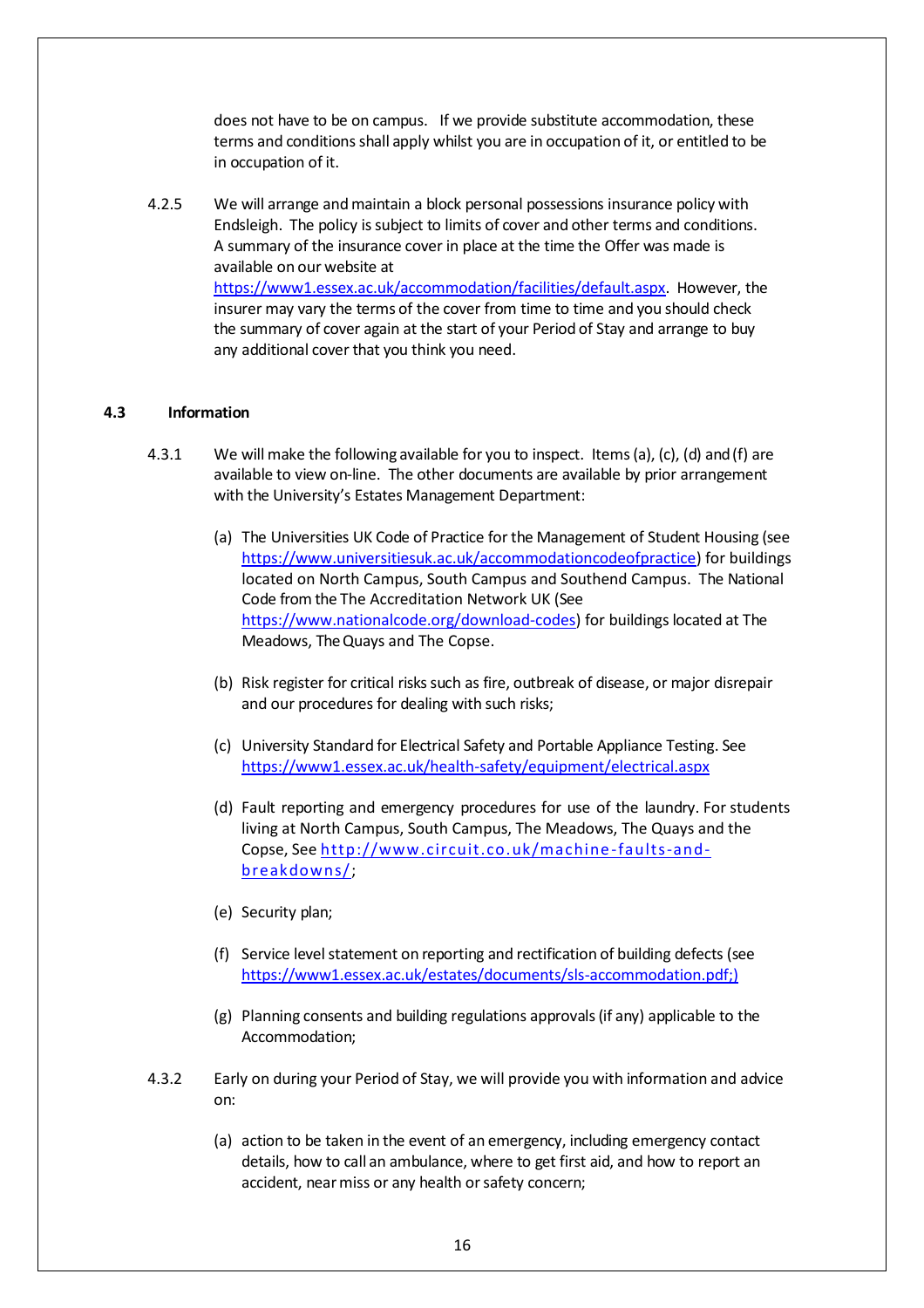- (b) health and safety matters such as how to avoid common fire risks; safe cooking in the designated areas of the Building; why cooking in the Accommodation is a safety risk and in breach of your contract; electrical safety; the dangers of using candles or other naked flames or storing flammable material; fire extinguishers; the possibility of disciplinary action or criminal proceedings for mis-use of equipment provided for fire safety reasons;
- (c) how to get accessto the Accommodation if you lose your Keys;
- (d) cleaning frequencies and your responsibilities for cleaning;
- (e) the respective roles and responsibilities of the University and its resident students;
- (f) health, welfare, and guidance on communal living;
- (g) where to get advice on financial difficulties;
- (h) where to get counselling;
- (i) how to register with a local health service;
- (j) the management structure for the University and contact details for the accommodation office and out-of-hours emergency contact details;
- (k) any special arrangements we will make to help with any disability you may have told us about.
- 4.3.3 We will give you a receipt for any of your property which we remove from the Accommodation (and we will only remove your property as permitted by these terms and conditions).
- 4.3.4 We will ensure security staff are clearly identified. Staff or contractors requiring access to the Accommodation will carry appropriate identification documents and allow you to inspect them.
- 4.3.5 We will ensure you are given clear and appropriate instructions for using any equipment which you need to operate in the Building.
- 4.3.6 Much of the information which must be provided under The Provision of Services Regulations 2009 (SI 2009/2999) is given in the Offer or elsewhere in these terms and conditions.
	- (a) The point of contact for direct communication with the University isthe accommodation office for the Building. At Colchester Campus, is the Silberrad Centre; the Copse Reception for the Meadows and The Copse and The Quays reception for the Quays. At Southend Campus, this is University Square reception. Opening hours, contact email addresses and telephone numbers are posted on our website a[t https://www1.essex.ac.uk/students/contact/;](https://www1.essex.ac.uk/students/contact/)
	- (b) the point of contact for making complaints and for information requests about the Accommodation is The Silberrad Student Centre.
	- (c) The University's VAT registration number is GB 594 7948 65;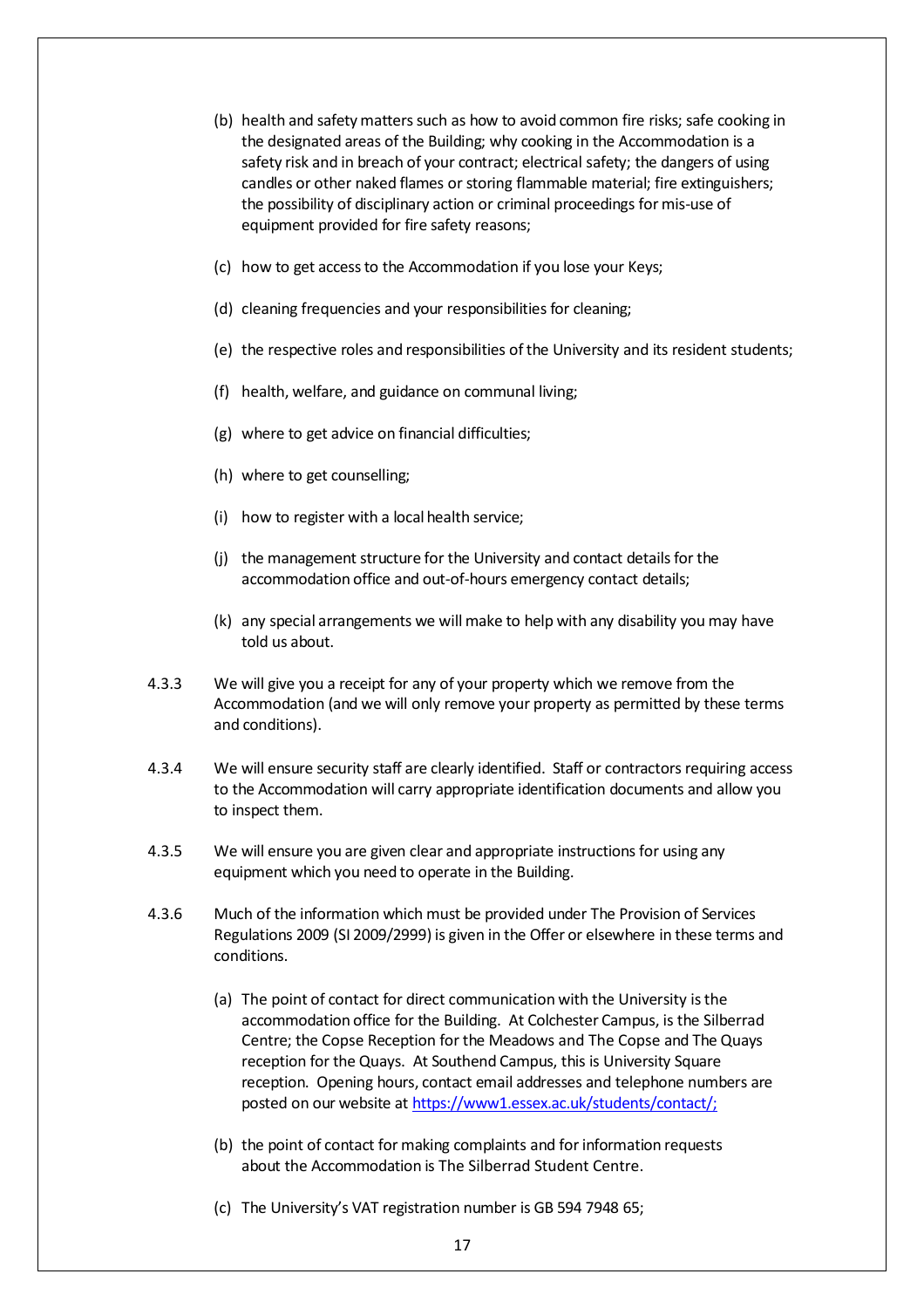- (d) The law which applies to the contract between  $(1)$  the University and  $(2)$  the Student is the law of England and the parties submit to the jurisdiction of the courts of England on all matters relating to the contract.
- 4.3.7 The Buildings located on North Campus, South Campus and Southend Campus are in the UUK Approved Code of Practice under the Housing Act 2004. Information about the code can be viewed at [https://www.universitiesuk.ac.uk/accommodationcodeofpractice.](https://www.universitiesuk.ac.uk/accommodationcodeofpractice) The Buildings located at The Meadows, The Quays and The Copse are in the National Code of Standards for Larger Developments. Information about the code can be viewed at <https://www.nationalcode.org/download-codes>

# **4.4 Personal Information**

- 4.4.1 We will not disclose personal information about you except:
	- (a) as permitted by clause [4.4.2](#page-18-0) of these terms and conditions;
	- (b) where there is serious risk of harm to you or to someone else; or
	- (c) where there isserious damage to property or a risk ofsuch damage.
- 4.4.2 By entering into a contract for the Accommodation, you hereby authorise us to use information about you (personal data) for all lawful purposes in connection with your contract. These purposes include
	- (a) debt recovery
	- (b) crime prevention and/or detection,
	- (c) the University's block insurance policy with Endsleigh,
	- (d) allocating rooms,
	- (e) providing relevant information to our agents,
	- (f) circumstances where there is a serious risk of harm,
	- (g) giving references and all matters arising from your membership of the University. This may include disclosing relevant information about you to the police, other law enforcement agencies, the Benefits Service, utility companies, local authorities, immigration authorities or other government agencies as well as our professional advisors.
	- (h) We will provide relevant information about you if we have to in order to comply with a court order.
	- (i) If it is in our legitimate interests to use your personal data classed as 'sensitive', such as information about health, ethnicity and criminal records, where the circumstances require.

Your personal data is important to us and is handled following The University of Essex Privacy Policy (Se[e https://www.essex.ac.uk/student/my-essex/privacy-notice-](https://www.essex.ac.uk/student/my-essex/privacy-notice-students)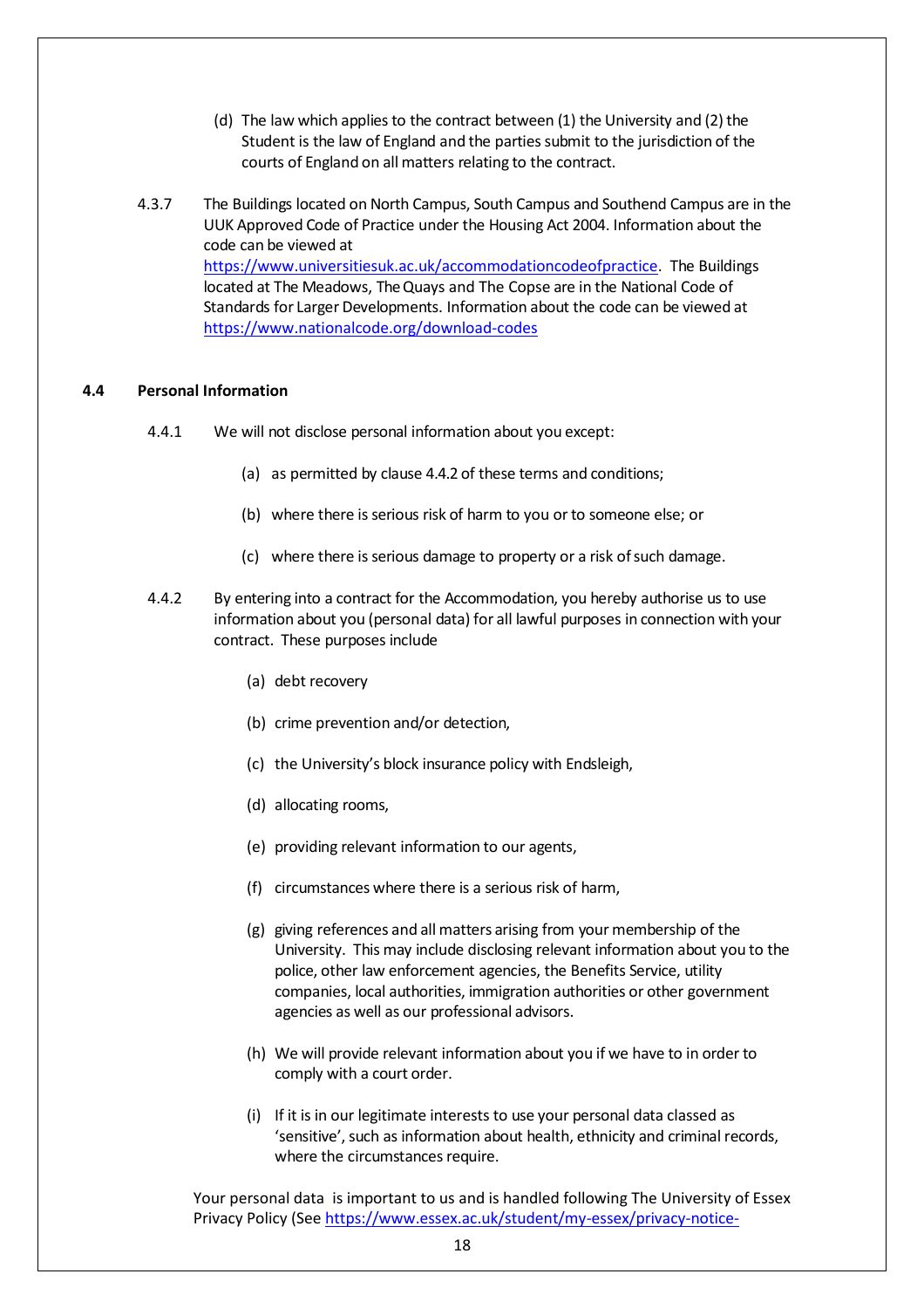<span id="page-18-0"></span>[students\)](https://www.essex.ac.uk/student/my-essex/privacy-notice-students) and to [\(https://www.essex.ac.uk/-/media/documents/directories/health](https://linkprotect.cudasvc.com/url?a=https%3a%2f%2fwww.essex.ac.uk%2f-%2fmedia%2fdocuments%2fdirectories%2fhealth-and-safety%2fcovid19%2fpolicy-statement.pdf%3fla%3den&c=E,1,06olyMO5kJ33hjBAZmri_vCQxodOczph8H3l8uyqcyCoSJc1VF2JYC5OoRG4V_It3i2HSLeHko09vNqs_9-vtlcwPAi_RbbquQ2vFdQTsnp6OV7sBQ,,&typo=1)[and-safety/covid19/policy-statement.pdf?la=en\)](https://linkprotect.cudasvc.com/url?a=https%3a%2f%2fwww.essex.ac.uk%2f-%2fmedia%2fdocuments%2fdirectories%2fhealth-and-safety%2fcovid19%2fpolicy-statement.pdf%3fla%3den&c=E,1,06olyMO5kJ33hjBAZmri_vCQxodOczph8H3l8uyqcyCoSJc1VF2JYC5OoRG4V_It3i2HSLeHko09vNqs_9-vtlcwPAi_RbbquQ2vFdQTsnp6OV7sBQ,,&typo=1)

## 5 **OTHER CONDITIONS**

- 5.1 The University's liability forloss or damage to person or property is excluded unlessthe loss or damage is caused by the University's negligence or breach of its obligations in these terms and conditions. The University will not be liable to you for breach of contract if we are prevented from, or delayed in, performing our obligations due to circumstances or causes beyond our reasonable control. The University is not liable for failure of any service provided by a third party (such as the telecommunications services provided by Ask4 or Glide) unless service is interrupted because we have failed to pay our bills.
- 5.2 With the exception of claims for death or personal injury, our total liability to you under the contract for the Accommodation is limited to the Accommodation Fees.
- 5.3 Advertising includes photographs which are typical ofthe accommodation we offer. We do not guarantee or represent that the Accommodation will be the same as the accommodation in the photograph.
- 5.4 Any personal belongings you bring to the University are there at your own risk. Although your personal belongings (up to a maximum value of £3,000 in total) are insured under the University's block insurance policy with Endsleigh (see clauses [4.2.2](#page-14-0) and [4.2.5\)](#page-15-0) that insurance is subject to the conditions, exclusions, limitations and excesses of the policy. "Top-up" insurance cover is available direct from Endsleigh, and details of how to arrange this will be given at the start of the Period of Stay.
- 5.5 We may temporarily suspend use of any of the Shared Areas if they are not kept in a clean and tidy condition by the students using them.
- 5.6 Your contract for the Accommodation does not affect the disciplinary powers of the University (see [https://www.essex.ac.uk/student/values/code-of-student-conduct\).](file:///C:/Box/Accom%20-%20Shared/Shared%20Information/Terms%20and%20Conditions/Terms%20and%20Conditions%202122/(see%20https:/www.essex.ac.uk/student/values/code-of-student-conduct)) If you breach the terms of your contract, we may take disciplinary action and/or legal proceedings against you.
- 5.7 You agree that we are entitled, at your expense, to remove from the Accommodation or any other part of the Building any article which it is illegal for you to possess, or which constitutes a serious nuisance, an obstruction or a fire or health or safety risk. Unless the item is alive or perishable or illegal, we willreturn it to you (if you ask us to do so) at the end of the Period of Stay. If the item is alive or perishable or illegal, we may dispose of it as we reasonably see fit without liability to you or its owner.
- 5.8 We are entitled to remove any item you leave behind at the end of the Period of Stay and we shall be under no obligation to return it to you unless:
	- (a) the item appears to us to have a value of at least  $£100.00;$  and
	- (b) we are able to contact you; and
	- (c) you pay for postage and packing or collect the item.
- 5.9 The contract forthe Accommodation is an agreement for a common law tenancy (not an assured shorthold tenancy) by virtue of paragraph 8 of Schedule 1 to the Housing Act 1988.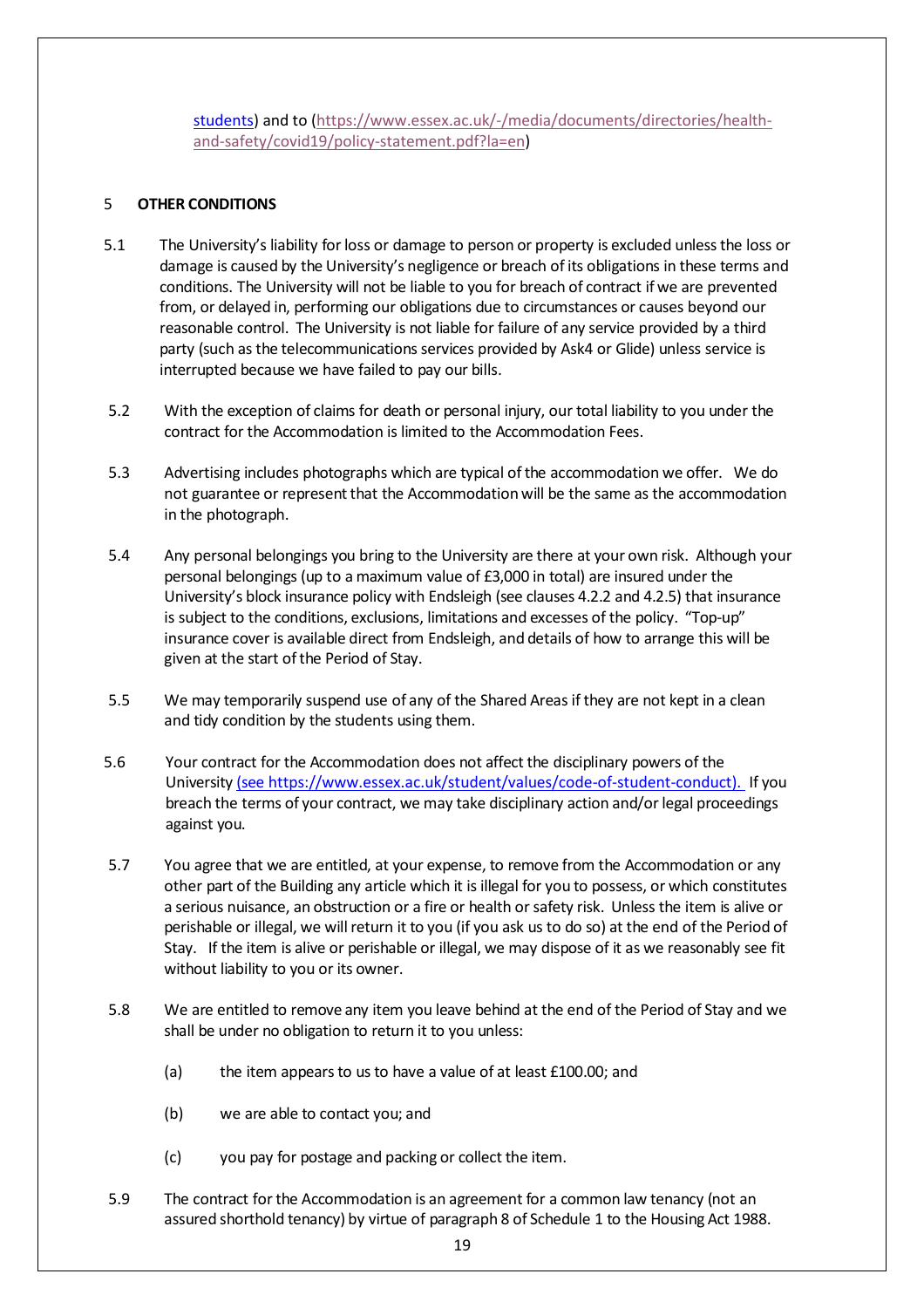- 5.10 Notices relating to the contract for the Accommodation must be in writing (which includes email, and notices that we post in the Building) and in the English language (or accompanied by a certified English translation). Notices delivered by hand are deemed served the day after delivery. Notices delivered by post are deemed served 2 working days after posting.
- 5.11 The contract forthe Accommodation is not intended to confer any benefit on anyone who is not party to it.
- 5.12 The Offer, these terms and conditions, the Code of Student Conduct Regulations (see [https://www.essex.ac.uk/student/values/code-of-student-conduct\)](https://www.essex.ac.uk/student/values/code-of-student-conduct), the terms of the University's block insurance policy (see [https://www.endsleigh.co.uk/student/confirm-your](http://www.endsleigh.co.uk/) $student$  cover $/$ ) and the terms and conditions applicable to the telecommunications services provided by Ask4 [\(https://support.ask4.com/other/terms-of-use/\)](https://support.ask4.com/other/terms-of-use/)) for residents of North Campus, South Campus, or Southend Campus. For residents at The Meadows, The Quays or The Copse, the terms and conditions applicable to the telecommunications services provided by Glide (see [http://my.studentcom.co.uk/terms-and-conditions\)](http://my.studentcom.co.uk/terms-and-conditions) and [contain](http://files.ask4.com/terms-of-use/ask4-student-terms.pdf) all the terms agreed between you and us at the time your contract for Accommodation comes into effect. Any variation to the terms will only be effective if agreed between you and our accommodation office. We will confirm any agreed variation of the contract to you in writing at the time the variation is made.

# **6 TERMINATION OF YOUR CONTRACT**

### **Termination by the University**

- <span id="page-19-0"></span>6.1. Unless you have made arrangements with our accommodation office for late arrival, we will be entitled (but not obliged) to terminate your contract for the Accommodation if you have not taken up residence within 7 days of the start of the Period of Stay. You will be liable to pay the Accommodation Fees up to and including the date we end the contract. If we choose not to end the contract, you will be liable to pay the Accommodation Feesfor the full Period of Stay. If you require your room held for more than two weeks, you must pay the first term's rent in order to secure your room.
- 6.2 We may terminate your contract for the Accommodation at any time by serving notice on you if:
	- (a) Any payment is overdue by 14 days or more; or
	- (b) You are in serious or persistent breach of any of your obligations; or
	- (c) You do not have status as amember of the University; or
	- (d) Use of University facilities is withdrawn from you as a disciplinary sanction; or
	- (e) In ourreasonable opinion your health or behaviour is a seriousrisk to you or other people, or to the University's or other people's property.
- 6.3 If you have not moved out of the Accommodation by the end of the notice period, we will apply to court for an order for possession (eviction). If the court finds in our favour, it may order you to pay the University's costs and/or pay for any extra time you were in occupation.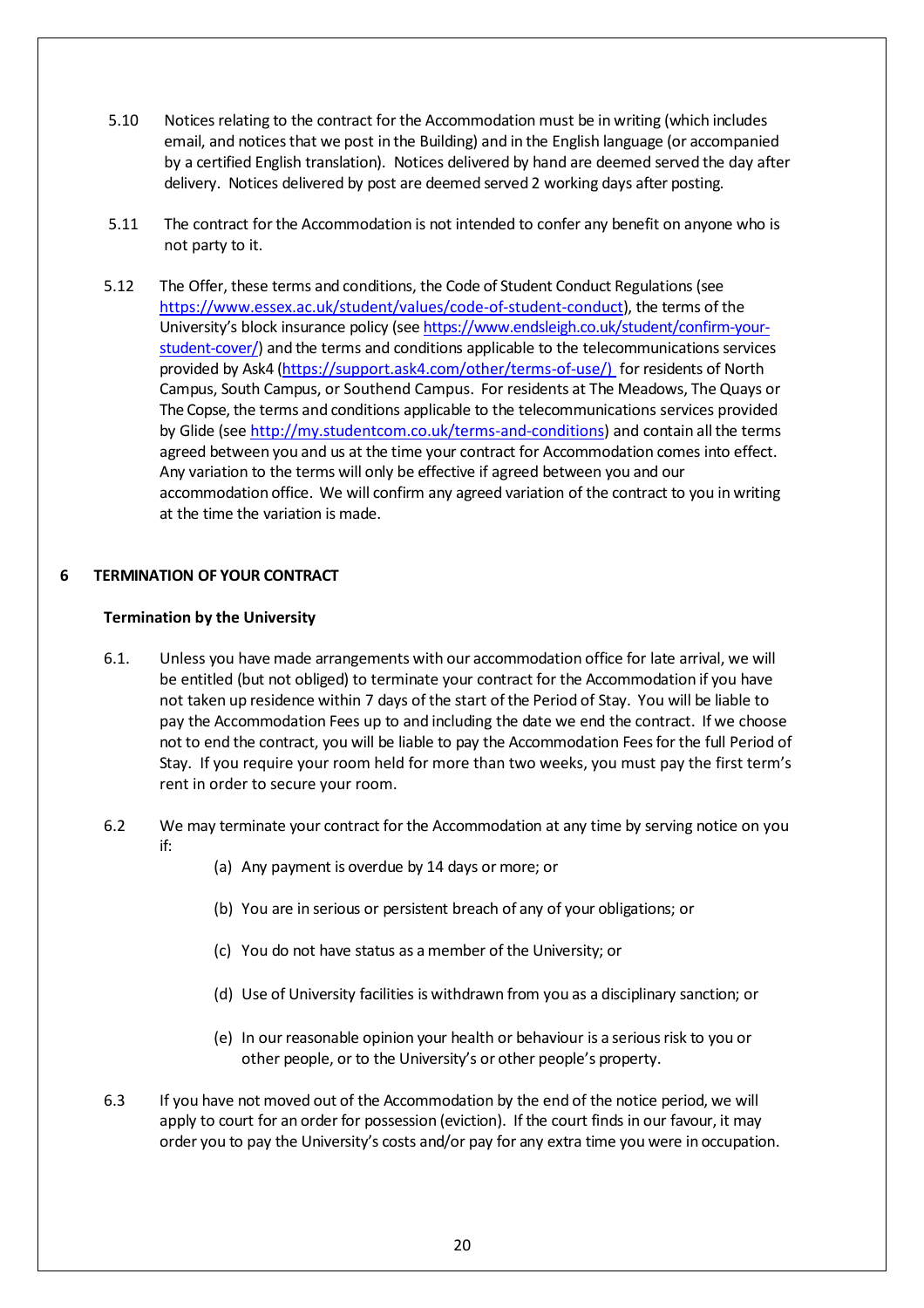## **Termination by the Student**

- 6.4 Your contract with us is of fixed duration. You will not have the right to serve notice to quit, and your contract can only be ended in one of the ways set out in these terms and conditions.
- 6.5 If we receive a returned key from youwhile any part of the Period of Stay remains unexpired, that act on its own shall not bring your contract for the Accommodation to an end. You will continue to be liable for the Accommodation Fees until the end of the contracted Period of Stay or until someone else takes over your responsibility to pay them (see clause [6.13\)](#page-21-0).
- <span id="page-20-0"></span>6.6 If you apply to withdraw or intermit from your course of study at the University you should also visit the Accommodation Office to apply for early release from your accommodation contract. You will be asked to complete an Early Departure Form and specify the date you intend to vacate. The Accommodation Office will give you a decision about release from your accommodation contract within 14 days of receiving your completed Early Departure Form.

If your Early Departure request is approved, you must confirm to the Accommodation Office the date you will vacate the Accommodation (your "departure date"). The departure date should be within 14 days of the date that your academic school approves your withdrawal/intermission/de-registration from the University. We will advertise the Accommodation, stating that it is available to occupy from the day after your departure date. By 10am on your departure date you must remove all your belongings, leave your Accommodation clean and tidy and return all keys/fobs for your Accommodation to your local reception.

Provided we have agreed to your Early Departure request and left your Accommodation and the Contents by the departure date and as required by these terms and conditions, your tenancy will end on the first to occur of:

- (a) The expiry of one calendar month from your departure date;
- (b) The date the Accommodation is re-let.

If we do not agree your Early Departure request, or if you do not leave your Accommodation by you departure date, in the condition required by these terms, your tenancy will not end and you will continue to be liable to pay rent until the end of the tenancy, whether or not you are in occupation.

6.7 This clause applies if your contract isterminated early in any way other than as permitted by clause [6.6.](#page-20-0) If [your](#page-19-0) contract for the Accommodation is terminated early we will refund a fair proportion of pre-paid Accommodation Fees(after making any proper deductions to cover our losses) as soon as possible after the termination becomes effective. Except for cancellations made under clause [6.6,](#page-20-0) we [will](#page-19-0) only be obliged to refund Accommodation Fees once the vacancy caused by your early departure has been filled and to the extent that we suffer no loss. As the University is a charity and has a duty to safeguard its assets (including income from accommodation), if we are unable to fill your place, we will not give you any refund. We shall be entitled to fill any rooms which are already vacant before allocating people on our waiting list to the Accommodation. We will make vacated rooms available to other students for room exchanges, but room swappers will not be treated as replacement students for the purpose of releasing you from your obligation to pay the Accommodation Fees. This is because your departure still leaves us with an empty room that we expected to be paid for.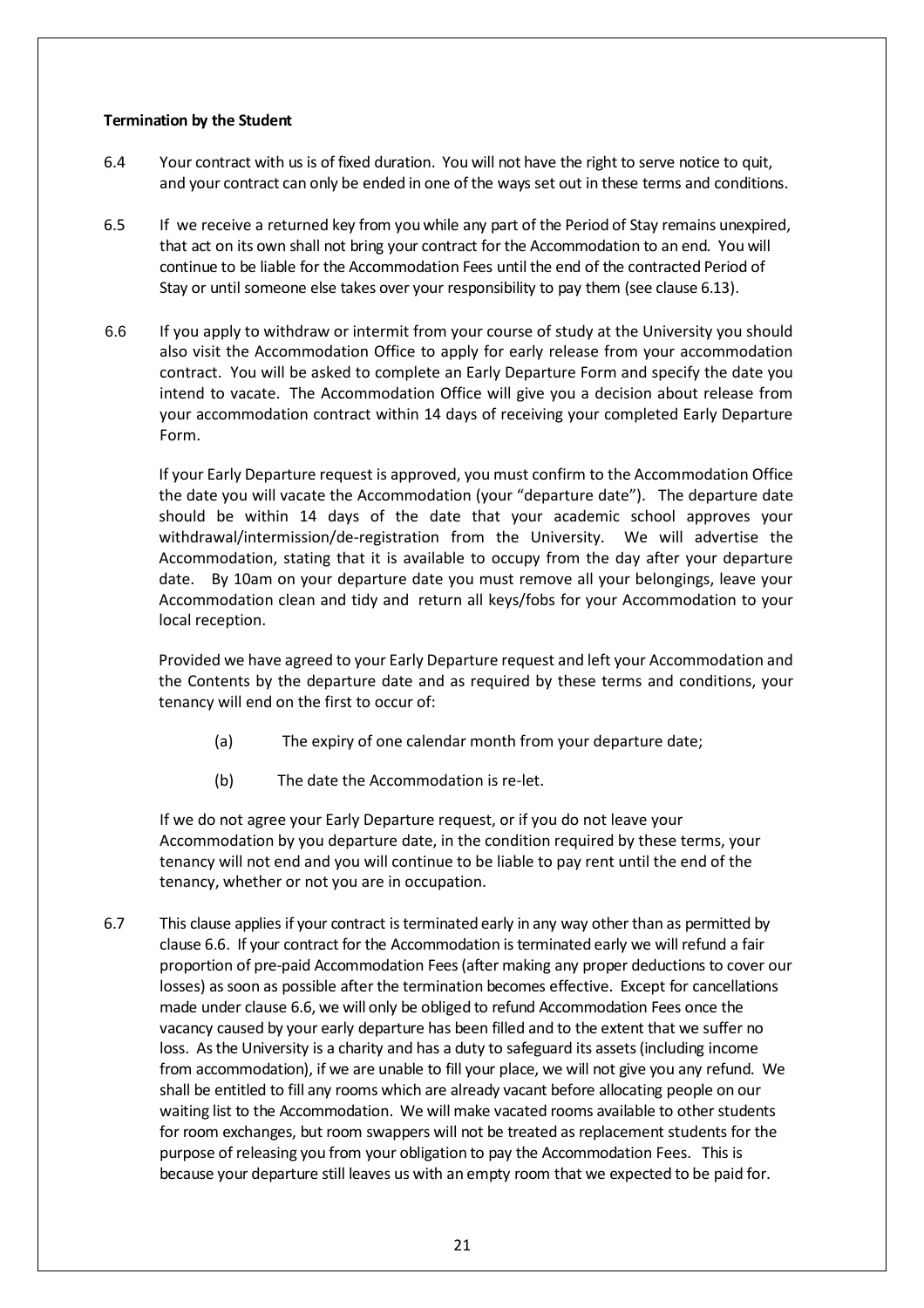#### **Relocations and room exchanges**

- 6.8 We reserve the right to relocate you to comparable alternative accommodation during the Period of Stay if it is reasonable to do so. For example, we may relocate you if the previous occupant has not vacated, if your Accommodation needs significant repair, if your Accommodation is in a new building that has not been completed on time, or in any other circumstances where relocation would be reasonable.
- 6.9 Relocation may be temporary or permanent, depending on the circumstances. If the Accommodation is not ready for you at the start of your Period of Stay, we will do what we reasonably can to make the Accommodation ready for you as soon as practicable, and we will place you in temporary alternative accommodation until your Accommodation is ready. We will give you reasonable assistance in moving out of your temporary accommodation into you Accommodation when it is ready for you. You agree to accept the alternative accommodation, and to move out of the temporary accommodation when your own Accommodation is ready for you. If your own Accommodation is still not ready for you within 14 weeks of the start of the Period of Stay, you will have the right to terminate your contract for the Accommodation, by giving us 7 days' written notice. We will refund the proportion of rent that relates to the period after you have vacated.
- 6.10 If we relocate you because you are in breach of one or more of your obligations, or if the relocation is made at your request, you agree to pay the University a combined cleaning and contract preparation fee of £50.
- <span id="page-21-1"></span>6.11 If you and another resident in one of our Buildings want to exchange rooms, both of you must apply to The Student Services Hub. Each of you must pay a contract preparation fee of £20 before we will progress the application. Permission to exchange rooms is in our discretion and the contract preparation fee is not refundable if you decide not to complete the exchange.
- 6.12 If you wish to move to a vacant room in a Building, youmust apply to our accommodation office. You must pay a combined cleaning and contract preparation fee of £50 before we will progress the application. Permission to move into an empty room isin our discretion and the contract preparation fee (£20) is not refundable if you decide not to complete the move. If we allow you to move, your contract will apply to the new room for the remainder of the Period of Stay. Youmay have to pay additional Accommodation Feesif the new room has a higher price than the Accommodation.

### **Transferring your contract to someone else**

- <span id="page-21-0"></span>6.13 If you want to leave University accommodation, you may apply to The Student Services Hub for permission to transfer your contract to another student. Permission is at the University's discretion, which we will use reasonably. We will only give permission if you have complied with your contract in all important respects and if your suggested replacement is:
	- a) a student at the University or at a partner institution
	- b) reasonably acceptable to us as an occupier of our accommodation;
	- c) in our reasonable opinion, compatible with the other residents in your Flat;
	- d) not already living inUniversity-owned or University-administered accommodation.
- <span id="page-21-3"></span><span id="page-21-2"></span>6.14 Your replacement will have to enter into a contract forthe remainder of the Period of Stay.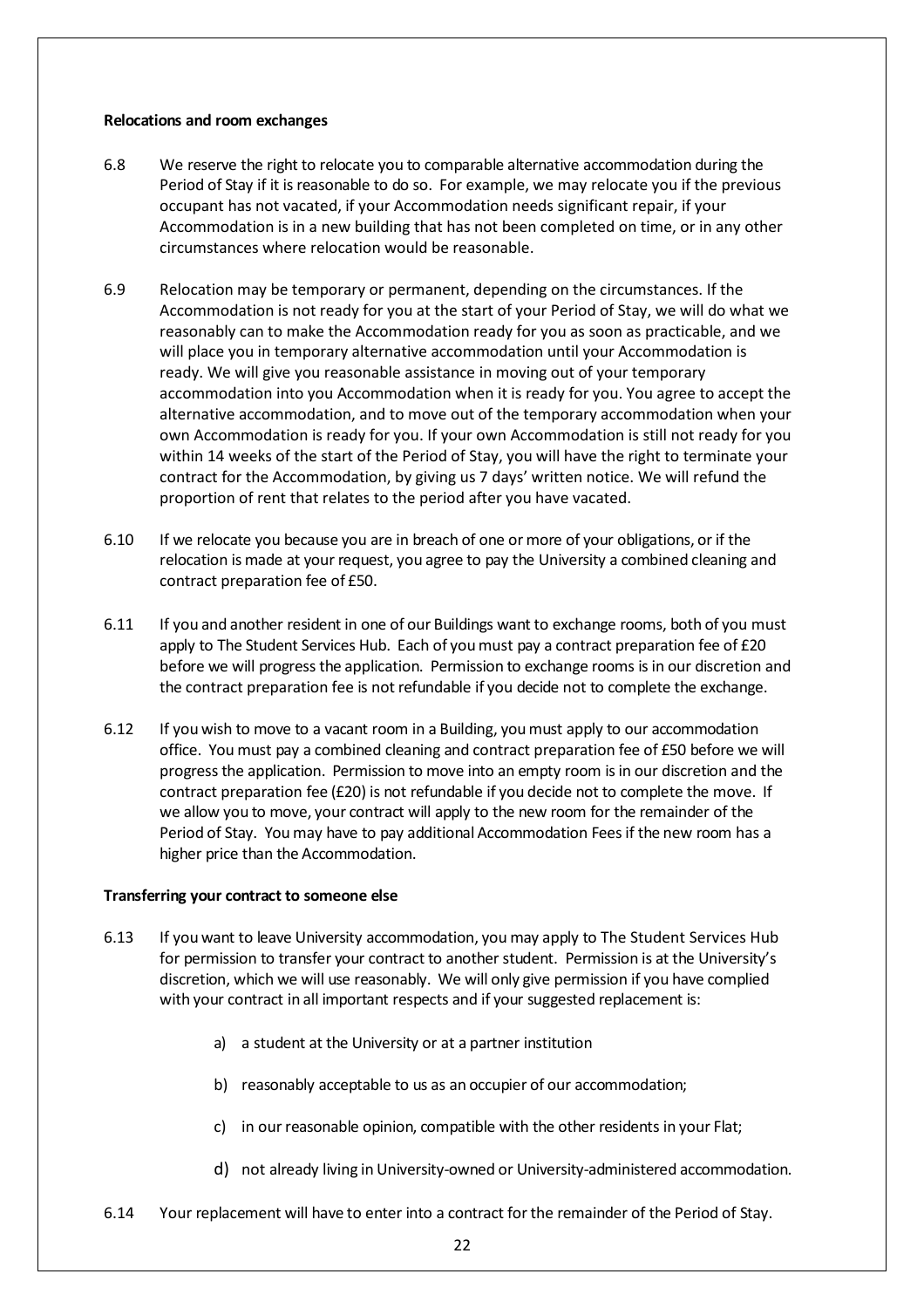<span id="page-22-1"></span>When they do this, the new contract will bring your contract to an end. You will still have to pay us any chargesthat arose before the contract ended. For example, if you caused damage to the room before your contract ended, you will still have to pay for that damage.

- 6.15 You may only make one application each term under clause [6.11,](#page-21-1) 6.12 [or 6.13.](#page-21-0) You may not make an application in the same term under more than one of these clauses.
- 6.16 If you exchange rooms, transfer agreements or move into a vacant room without obtaining our written permission in advance, youmust move back into the Accommodation if we ask you to do so. We may claim payment to cover any additional financial loss incurred by the University and/or refer the matter for disciplinary action for failing to comply with your obligations in these terms and conditions.

### **Completion and continuation students**

6.17 If you were registered as a continuation or completion student at the start of your contract, and you complete your academic work before the end of your contracted Period of Stay and stop being a registered student, you may terminate your contract by giving us 4 weeks' written notice. The notice must state the date on which it wassent to us and the date (which must be at least 4 weeks later) by which you will vacate the Accommodation. You will be liable for the Accommodation Fees and other charges payable under these terms and conditions until the second of these dates.

#### <span id="page-22-0"></span>**7. DOUBLE ROOMS (IF PART OF A FLAT)**

- 7.1 Where the Accommodation is part of a Flat and is advertised as being a double room, this clause [7](#page-22-0) applies but not otherwise. Clause [8](#page-23-0) applies to self-contained accommodation.
- 7.2 If you wish to have a second person living in the Accommodation with you, you must notify us in writing of their name and provide us with such other information about them as we may reasonably require. If we agree to that person sharing the Accommodation, they will be a Permitted Occupier. As the person who has entered into the contract with us, you are liable for the Accommodation Fees, and for any loss or costs we incur as a result of the Permitted Occupier's presence in the Building.
- 7.3 If we have agreed to a Permitted Occupier sharing the Accommodation, you may share it with them (and only with them). We will normally only agree to a Permitted Occupier if they are a student at the University and do not have a contract with us for another room.
- 7.4 You must inform us if the Permitted Occupier stops living at the Accommodation. You will remain liable for the Accommodation Fees in full, whether or not you have a Permitted Occupier living with you.
- 7.5 If you no longer wish to live at the Accommodation and the Permitted Occupier is a University student, youmay transfer the Accommodation contract to them in accordance [with](#page-21-0) [clauses](#page-21-0) 6.13(a) (b) (c) [and](#page-21-2) [clauses](#page-22-1) 6.14 to 6.16.
- 7.6 The University shall not be obliged to relocate either of you if you and the Permitted Occupier no longer want to live together.
- 7.7 It is your responsibility to make sure that any Permitted Occupier moves out of the Accommodation at the end of the Period of Stay. Youwill be responsible for any losses or costs we reasonably incur if they do not do so.